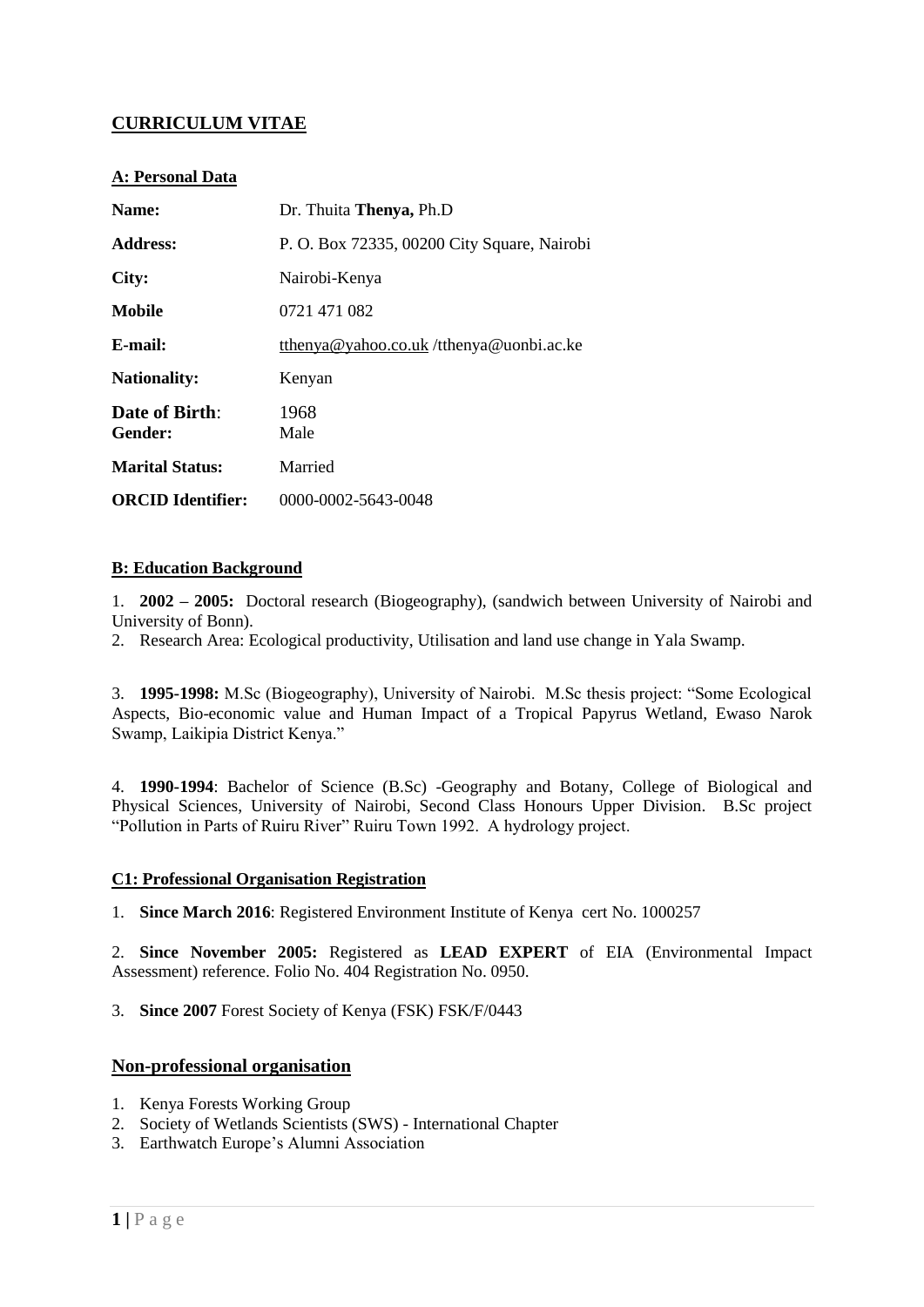### **Achievers Award- University of Nairobi**

UON@50 Achievers

#### <https://agriculture.uonbi.ac.ke/UoN-at-50-Achievers>

Contribution towards establishment of Wangari Maathai Institute for Peace and Environmental Studies (WMI) – In Recognition and Remembrance of Nobel Laureate Prof Wangari Maathai

### **C2: Training - Certificates Warded**

1. **April, 2016**: Reflex mediation for conflict mediation- University of Copenhagen

2. **August 2011:** International Training of Trainers in Sustainable Land Management, Mekelle, Ethiopia

3. **2002-Oct – April 2003:** Interdisciplinary course (Ecology, economics and politics) at Centre for Development studies- University of Bonn, Germany

4. **March 2003**: (Two weeks). Geospatial course at International Institute for Geo- information Science and Earth Observation -ITC. Enschede, The Netherlands.

5. **1997, 26th November to 26th February 1998:** Internship at UNEP, Dryland Ecosystems and Desertification Control-Programme Activity Centre (DEDC-PAC). Responsibilities: preparation of reports on the successful projects in communities efforts to combat desertification from different parts of the world.

6. **1996, 5th July to 5th August:** Darwin Field course in tropical ecology organized by Tropical Biology Association (TBA) in Makerere University, Biological Field Station, Kibale Forest, Uganda.

7. **1997, 12th April to 26th April:** Earthwatch Fellowship Programme "Monitoring Biodiversity of Wetlands" in S'Albufera Park, Mallorca, Spain

#### **D: Innovation:**

kMACHO (Geo-Tele data management system- android and web based) - access a system for providing an interface that enables geo-referenced data collection and allows access to system used to store and manage the collected data. Useful for project monitoring and controlled access

Kenya Industrial Property Institute**,** Application no.: KE/P/ 2013/ 001905 (22)

#### **E: Working Experience**

**1 Current October 1998- to date University of Nairobi**

Title: Senior Lecturer.

**Starting 2021 July-** Duty Station: Department of Earth and Climate Science (DECS)., UON

Responsibilities :

- Teaching
- Research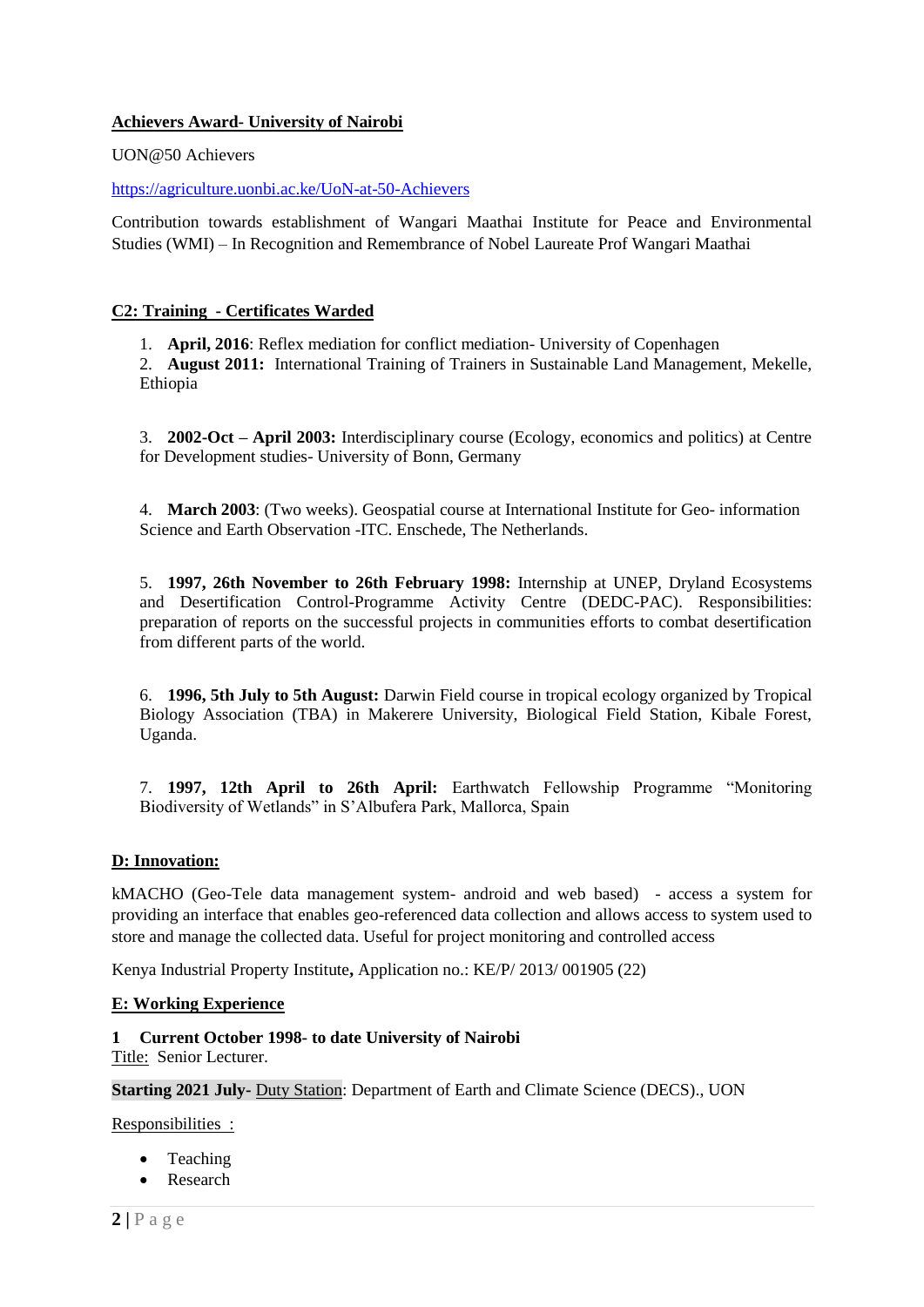Coordinator: PhD programme Wangari Maathai Institute thematic area

**Starting 2019 Oct- July 2021** Duty Station: Wangari Maathai Institute of Peace and Environmental Studies. UON

Responsibilities WMI:

- WMI Examination officer **June 2020** to date
- PhD Coordinator 2013 to date:
- Masters International field course (SLUSE) **2013** to date:
- Post Graduate Committee chairman 2012-2015
- Post Graduate Committee member 2012- to date

Lecturing at PhD and Masters level in Natural Resources Courses,

- **Masters Level**: **WMI 605** Experiantial Field Training (coordinate international field course), -Involves WMI and Copenhagen funded for Kenya students **WMI 606** Research method
- **Chiromo campus**: **SGP 233** landscape ecology; **SZL 503**: Ecosystems Of Eastern Africa
- **PhD Level**: **WMI 701** history and philosphies of environmental movement, **WMI 703**: Ecosystem Principles and concept, **WMI 704** Intergrated Natural Resources Management

#### **Other WMI Responsibilities: -stakeholders engagement**

**August 2018**:- Contact Person: University of Nairobi The International Association of Universities, SDG 16- Peace, justice & strong institutions:

**February 2020** Contact person: University of Nairobi. UNESCO Man and Biosphere (MAB) National committee member

Committee member 2021 - 7<sup>th</sup> Council of Governors conference- Tourism and Natural Resources Management, preparation team

Committee member 2021 -World Environment Day – National Steering Committee member

Committee member 2021 -World Environment Day – National Steering Committee member- Liaison sub-committee

Committee member 2021 -World Environment Day – National Steering Committee member-Technical sub-committee

#### **1998-2019 -** Duty Station: **Department of Geography & Environmental Studies (DoGES)**.

Responsibilities: Lecturing in Biogeography, wetlands and Natural Resources, ASALS, field courses.

#### **F: Departmental duties/ responsibilities**

- **1. 2006-2010**: Time Table officer
- **2. 2001-2015**: Arid and Semi-arid class fieldworkd coordinations
- **3. Teaching Loading** :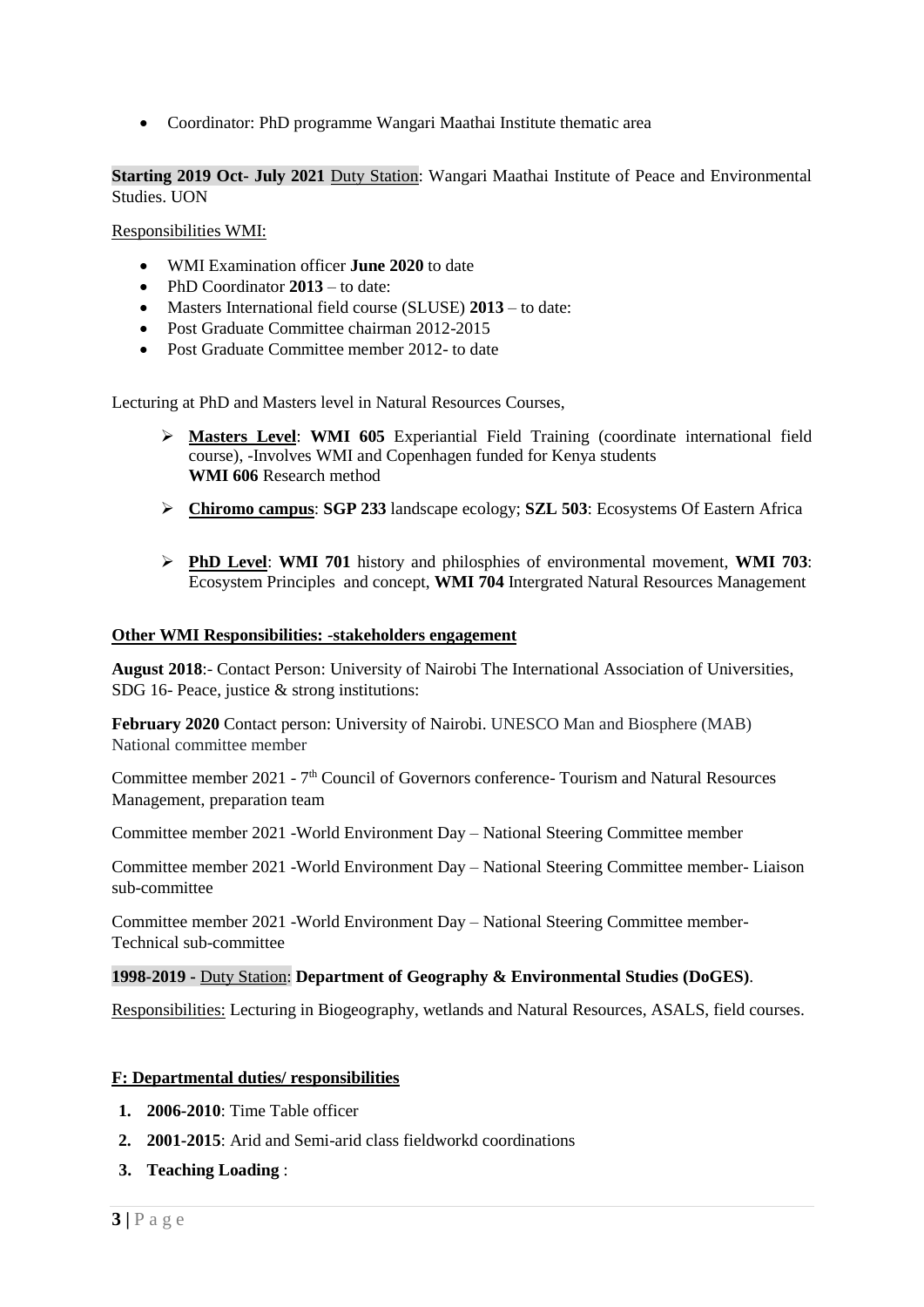### **Undergraduate Level:**

- **Main campus:- CGP/SGP 423** Biogeography, **CGP 431** Arid and Semi-arid lands (till 2015 sept), **CGP/SGP 427** Soil study and Land degradation, **CGP/SGP 322** - Research Methods and Fieldwork (2006-2012), **CGP/SGP 411** - Remote Sensing II (2000-2006).
- **Kikuyu campus: TGN 404** Biogeography, **TGN 103** Fieldwork & Research Methodology in Geography, **TGN 101** East africa environment (till sept 2015);
- **Main Campus:- Masters level: CGP 533** biodiversity resources manageemnt, **CGP 558** Biodiversity and ecosystems, **CGP 544** Landscape ecology, **CGP 540** Field techniques and biogeography
- **Chiromo campus**: **SGP 233** landscape ecology; **SZL 503**: Ecosystems Of Eastern Africa
- **Kabete campus: JWL 122** Biogeography,

#### **G: Student Supervision –PhD, Masters, Undergraduate, Diploma,**

### **1. PhD Completed- Graduated**

- 1) Togoch Kemboi Henry, C80/98789/2015; Analysis of human wildlife conflicts and livelihood diversification among communities living adjacent to Kamnarok National Reserve Baringo County, Kenya 2020
- 2) Parita Shah, C80/94708/2014, Domestication and application of biodiversity related multilateral environmental agreements (MEAS) in Kenya (2016)
- 3) Raphael Kweyu A82/85423/2012. Analysis of conflicts of access to natural resources among forest adjacent communities of Eastern Mau, Kenya (2015)
- 4) John Ngatia A82/92662/2013: Costs-Benefit analysis of forest plantations under participatory management: A case study of PELIS in Gathiuru and Hombe forests in Central Highlands of Kenya (2017)
- 5) Samson Murangiri Mukaria, A82/96487/2014; Analysis of traffic police awareness, attitude and practices on motor vehicle air pollution in the Nairobi Central Business District and Environs (2017)

# **2. PhD Ongoing-Submitted for examination 2021**

- 1) Caxton Gitonga Kaua, A82/99467/2015; Assessment of the role of informal microfinance institutions in resilience of rural livelihoods to climate variability; A case study of Tharaka Subcounty, County Kenya *(submitted for examination)*
- 2) Manoa David Owino, C80/51057/2016. A Comparative Analysis of Opportunity, Transaction and Health Costs of Human-Wildlife Conflict in Amboseli and Mt. Kenya Ecosystems. *(submitted for examination)*
- 3) Lillian Sarah Namuma Kong'ani, A82/52295/2017. Role of Mediation in Resolving Project Implementation Conflicts for Sustainability: Case of Olkaria Geothermal Plant. *(submitted for examination)*

#### **c) PhD Ongoing-Thesis writing 2021**

- 1) Wambua, Patricia Mumbi Impacts of Community Institutions in forest and water Governance- A case study of Kilungu forest, Kenya (*Thesis finalisation 2021*)
- 2) Margaret W. Muriuki, A82/52192/2017. Impacts of Community Based Conservation Governance on Wildlife Population, Habitat changes and Community Development in Kalama conservancy, Kenya. (*Thesis writing)*
- **3)** Kamugisha Marsiale, A82/52411/2017. Transformational Governance for food-secure rural households: Tapping the potential of waste-based agro- forestry in western Uganda. (*Thesis writing)*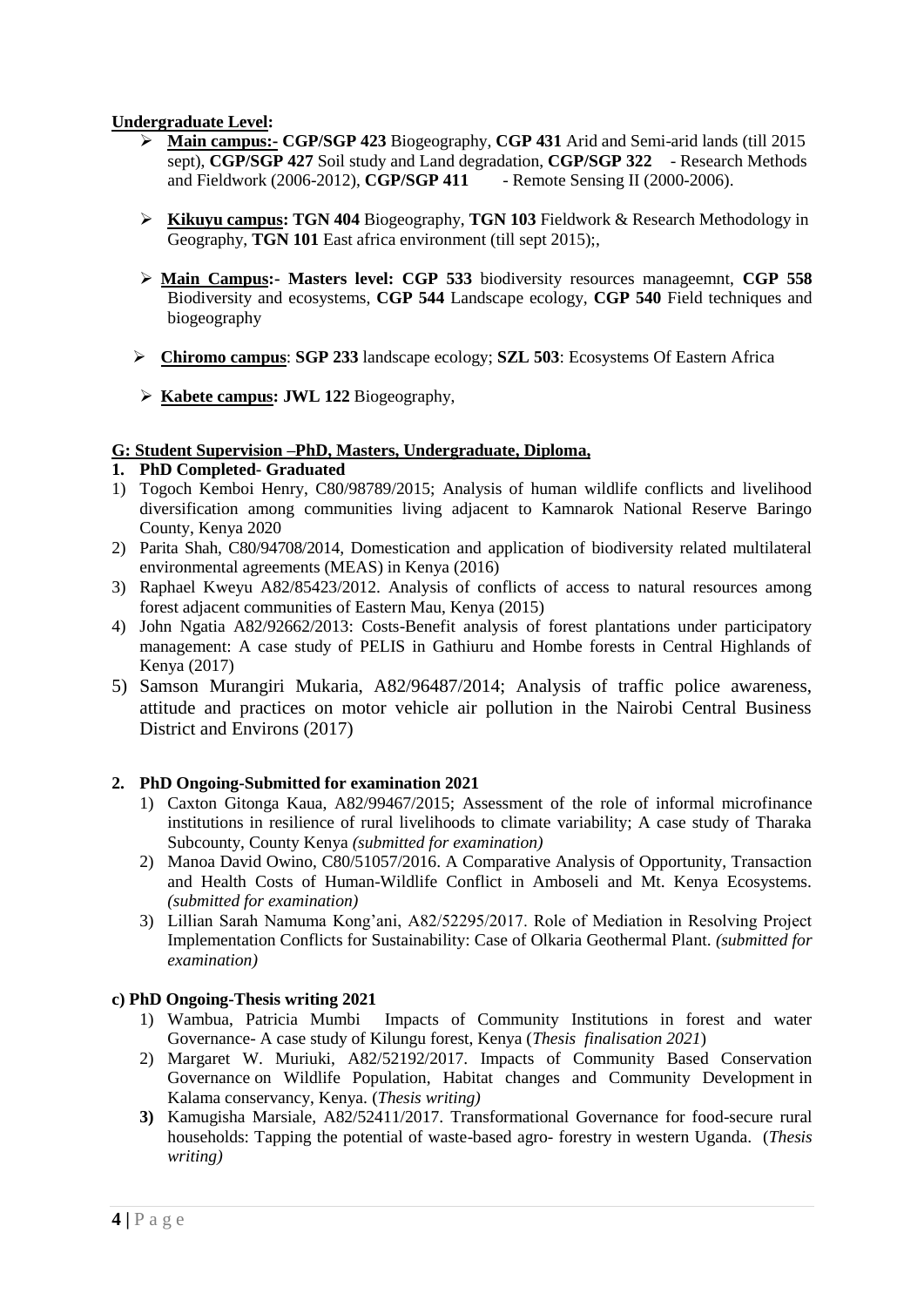- 4) Philip M. Muraguri, Reg. No.: A82/53551/2018. Evaluation Of Hand Washing Faucets Water Release Efficiency In Selected Public Access Places Within Nairobi County- data collection
- 5) Eluzai John Matata. Reg. No A82/54351/2019 Challenges And Opportunities With Environmental Impact Assessment In Juba, South Sudan- *proposal development*
- 3. **PhD Students Examined either as External or Internal Examiner, Examination Board Member** *-Thesis*
	- 1) Jacob Dodoo, A82/95089/2014. Communities reactions towards payments for ecosystem services-2018
	- 2) Raphael Kweyu A82/85423/2012. Analysis of conflicts of access to natural resources among forest adjacent communities of Eastern Mau, Kenya (2015)
	- 3) Mutune, J. A82/85422/2012. Decentralized forest management impacts on livelihoods in Kenya: a case study on eastern Mau forest reserve
	- 4) Booysen Sabeho Tubulingane 200527827 Analysis of the impact of demographic and economic factors on internet services satisfaction levels in Windhoek, Namibia (2018)

# **4. Completed Masters - Graduated**

- 1) Grace Nyaguthii Kamweru, C50/84004/2016. Evaluation of Nakuru Residents' Perceptions on Waste Management and Lake Nakuru Conservation.- 2020
- 2) Mutaki Pauline, C50/71731/2014; The impact of bio-economic utilization of the Kakamega Forest in relation to its degradation –2020
- 3) John Sikanga Maniafu, C50/71496/2008; Economic valuation of Kimana Swamp, Kajiado County, Kenya
- 1) Gitari Margaret Gaturi, C50/72695/2014; Community empowerment and diversification of forest resources in Kiang'ondu Forest Reserve
- **2)** Sime Admolla Ochola, C50/65341/2011; Assessment of the factors affecting farmers' involvement in environmental conservation in Gatundu North Sub-County, Kiambu County
- 3) Hassan Abdirizak Ahmed, C50/73447/2012; Economic valuation of coastal and mangrove associated fisheries, Kwale county, Kenya
- 4) Isaiah Saruni Mwato Jackson, C50/76061/2012; Assessing the different forms of environmental repair approaches and their effectiveness in Amboseli Ecosystem, Kajiado County – Kenya
- 5) Agnes Wambui Mbugua, C50/61459/10; Biotechnology and food security in Kenya an assessment of public perception and environmental concerns (2015)
- 6) Ogechi Grace Kemunto, A60/70383/2013; Analysis of conflicts and development of a potential management mechanism in the forest sector: a case study of Kenya (2015)
- 7) Clara Kilaha Maria, C50/62003/2013; An assessment of the management strategies and wildlife population trends in Nairobi national park (2015)
- 8) Mainga V. Nzinzi, C50/8698/2003; Assessment of diversity and role of non-timber forest products in the livelihoods of rural communities in Kibauni Hills Forest, Machakos County
- 9) Wachira, Sylvia Wambui Reg No: C/50/P/9041/2006 An Evaluation Of The Potential Of Sustainable Land Management Practices in Upper Tana Catchment, Kirurumwe River, Ena Basin In Embu County, Kenya.
- 10) Ngumbi Emmanuel Ivalya, C50/7804/2006; Local Communities and Wildlife Interactions. Sharing land with wildlife, a case of Kitengela Wildlife Dispersal Area of Nairobi National Park in Kenya
- 11) Boru Abdi Hassan, C50/71151/07; Ecological interactions between livestock, humans and the Endangered Grevy's Zebra (*Equus Grevyii*) in Northern Laikipia District, Kenya
- 12) Kamau Marygoretti Wawira, C50/64730/2010; Assessment of indigenous tree species conservation in subsistence agricultural production systems: a case study of Lari subcounty, Kiambu County (2016)
- 13) Dominic Muriuki, Z51/70086/2011; Civil society based conflict resolution mechanisms and procedures adopted in sustaining participatory environmental management – a case study of the Mau Forest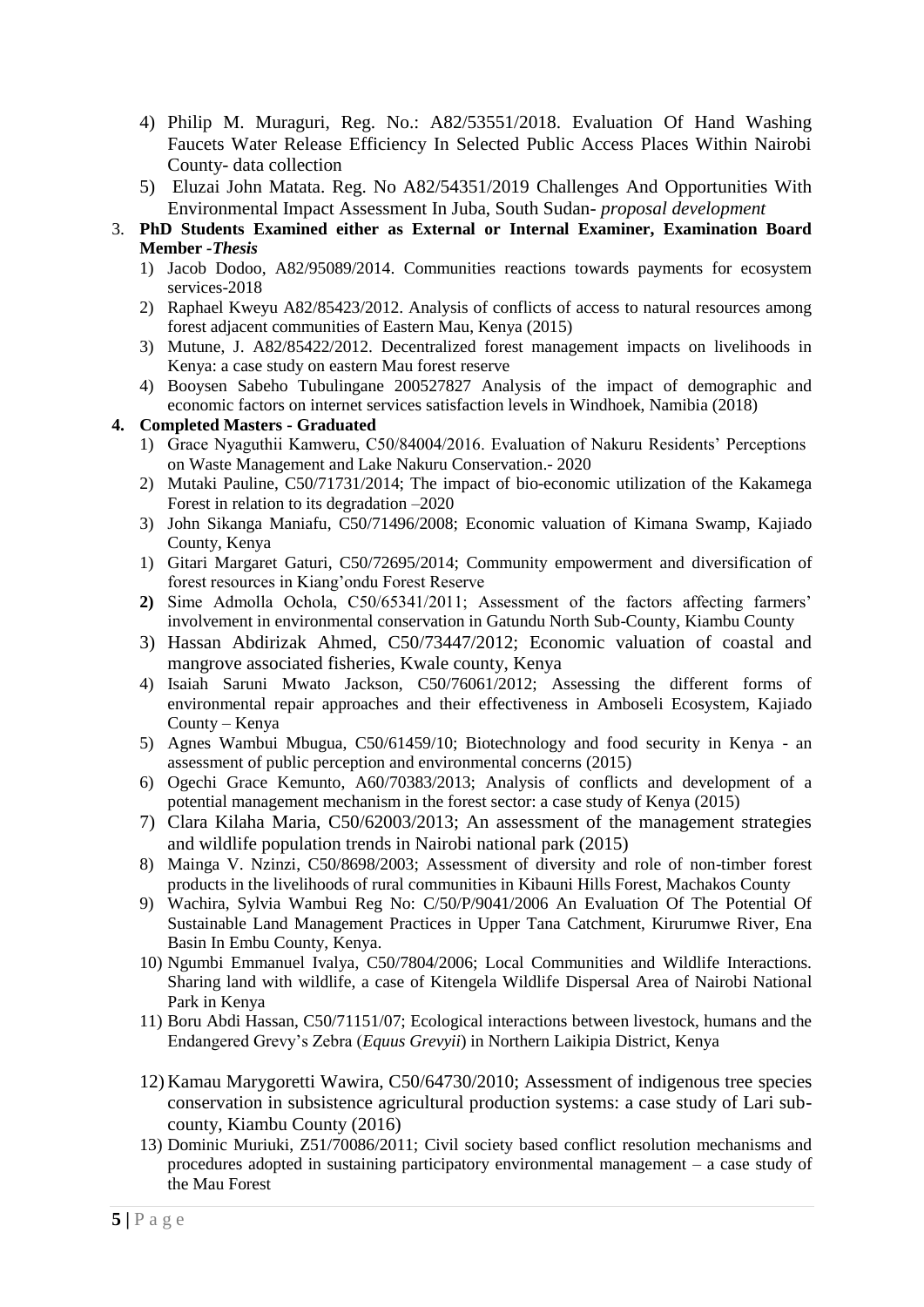- 14) Koech Robert Kipkemoi, (C50/63057/2011); Effects of forest resource use conflicts on conservation efforts; a case study of Enderit forest block in Mau forest complex (2014)
- 15) David Onduru Danda Okul, C50/63981/2011; An assessment of the woody vegetation structure in the Maasai Mara Ecosystem: A Case study of some selected nature conservancies in the ecosystem
- 16) Rudolf Makhanu, C50/67679/2011; Assessment of factors that contribute to forest resource use conflicts: a case of Eburu Forest, Kenya
- 17) Nyamai Rhoda Mutono, A60/37837/2013; Environmental and health problems associated with artisanal mining in Kenya: a case study of Macalder Mines in Migori.
- 18) Thiongo Wahome, HD/L/048/K.13; Analysis of Forest Legislations and Resource Use Conflict in the Eastern Mau, Nakuru County, Kenya
- 19) Kamochu Winifred Wanjiku, C50/. Integrating Community Participation In Natural Resource Management: A Case Study Of Ndigia Self Help Group
- 20) Eric Mwenda Miriti, C50/76101/2014; Assessment of effectiveness of community participation in the management of Ondiri swamp, Kiambu County. (2016)
- 21) Lilian Namuma Sarah Kong'ani, A60/74990/2014: Relationship between community livelihood options and climate change knowledge and practices: a case study of Maasai Mau Forest, Narok County, Kenya
- 22) Mutua J. M. Assessment of utilisation of biomass Energy at domestic level –2006
- 23) Mulonga, J. K. Sanitation and Environment
- 24) Mwathe K. M. The nature, economics costs and management strategies for human wildlife conflict in Magadi Area, South rift, Kenya -2007
- 25) Kiragu F. M Environmental Impact Assessment (EIA) on crocodile farming
- 26) Mwangi Ruth, N. Effect of agricultural practice on water quality of Ndaka-ini dam

# **Graduated 2018**

- 1) Grace Uwamwezi, A60/80826/2015; Knowledge, Attitudeand Practices towards waste management in selected secondary schools in Westlands Subcounty, Nairobi County.
- 2) Benson Ouma Nyankone, A60/81321/2015 MSc "Factors Influencing Adoption of Improved Cookstoves among Households of Thuti Location, Othaya, Nyeri County, Kenya."
- 3) Sylvia Jemutai Rotich A60/82849/2015 MSc Thesis "Assessment of Community Participation in Participatory Forest Management (PFM), Case of Kessup Forest Elgeyo-Marakwet County."

#### **Graduated 2019**

4) Susan Wambui Mugo, A60/80548/2015; Assessing solid waste management at Wakulima Market In Nairobi County

# **5. Completed Waiting for Examination in 2017**

1. Bambo Jackson O., C50/73803/2009; Factors affecting community participation in sustainable forest management: a case study of Ololua And Kinale Community Forest Associations

#### **6. Masters on-going – fieldwork and drafting**

- 1. Wachira Dennis Wanjohi A60/35046/2019Effluent Management. Chrome (Cr) Regulation and Governance in Kenya Onchonga Olivia Kwamboka, C50/64536/2013; Effects of farming practices on wetlands, in Othaya Sub-County, Kenya
- 2. Kinyua Beatrice Waithira, A60/35582/2019. Evaluation Of Utilization Of Herbal Plants And Their *Characterization* As A Management And Conservation Tool In Karima Hill Community Forest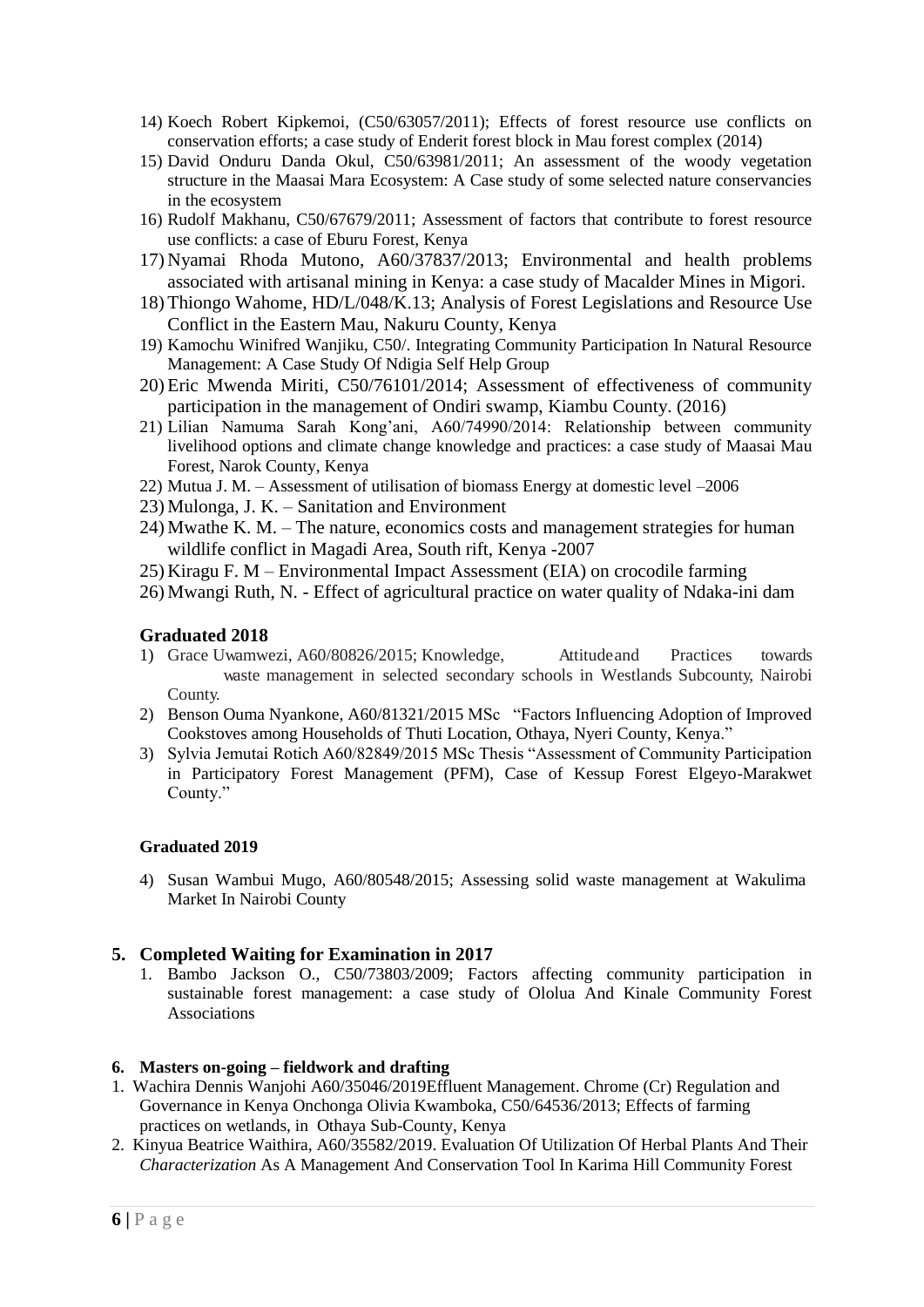- 3. Erick F. Nyalwali Akotsi, A60/68172/2013; "Assessment of stakeholders' perceptions on environmental repair of the Nairobi River ecosystem along Kijabe and Gikomba Sections".
- 4. Brenda Mumbi Kamara, A60/67969/2013; The impact of landuse/cover change in Ngong Road Forest, Nairobi County
- 5. Anne Majani Imbuka, A60/75127/2014; Public participation in governance of water resources: A case study of Njoro River Basin in Nakuru County
- 6. Benson Kennedy Muyonga Mudenyo, C50/81647/2015; A comparative evaluation of the influence of biophysical and chemical factors on the allelopathic efficiencies of *Nicotiana glauca* & *Parthenium hysterophorus* In the ecological zones of Olkaria III & Nairobi Regions in Kenya
- 7. Natalie Waithera, A60/81168/2015; Assessment of the impact of stakeholder initiatives on conflict management and peace building in Imbirikani Group Ranch
- 8. Kamuru Annmary Wanjiru, C50/79446/2015; An assessment of effects of Human activities on Wetlands: Case study of Lake Ol Bolossat catchment Area, Nyandarua County, Kenya
- 9. Mandere Mandeka Salim, C50/81005/2015; An Assessment of Vigilant Behavior Exhibited By Cheetah Mothers In The Presence Of Tourists And Its Correlations To Individual's Reproductive Success In Masai Mara National Reserve
- 10. Kibuthu Pauline Wacera, C50/81696/2015; An investigation of environmental degradation in the Nile Basin Riparian Countries and the Future of the Nile Basin Agreements
- **11. Masters Students Examined either as External or Internal Examiner, Examination Board Member** *(Thesis only)*
	- 1) Kiproo
	- 2) Rhoda Nyamai, A60/67837/2013Environmental And Health Problems Associated With Artisanal Mining In Kenya: A Case Study Of Macalder Mines In Migori-2016
	- 3) Lillian Namuma Sarah Kong'ani Relationship between Community livelihood options and climate change knowledge and practices; a case study of Maasai Mau forest, Narok county, Kenya-2016
	- 4) Baraka Abdia Hassan, Water Sources utilisation by Wildlife, livestock and its impact on vegetation and water quality in Wajir County-2017
	- 5) Grace Uwamwezi, A60/80826/2015; Knowledge, Attitudeand Practices towards waste management in selected secondary schools in Westlands Subcounty, Nairobi County.
	- 6) Benson Ouma Nyankone, A60/81321/2015 MSc "Factors Influencing Adoption of Improved Cookstoves among Households of Thuti Location, Othaya, Nyeri County, Kenya."
	- 7) Sylvia Jemutai Rotich A60/82849/2015 MSc Thesis "Assessment of Community Participation in Participatory Forest Management (PFM), Case of Kessup Forest Elgeyo-Marakwet County."
- **12. Masters Students Examined either as External or Internal Examiner, Examination Board Member** *(project only)*
	- 1) Dekontee Oliver Saytarkon, C50/69115/2013, Investigation of the socio-environmental impacts of Ndaka-ini dam on the community, Kenya -2015
	- 2) Eunice Mbithe Kivuva C50/77700/2015, An assessment of integrated water resources management (IWRM) approach for reducing food insecurity in drylands: a case of Kikuu river catchment-Makueni county Kenya -2017
	- 3) Candidate Faith Koech C50/64141/2011 , The impacts of climate variation to human wildlife conflict in Kitengela wildlife dispersal area, Nairobi, national park -2015
	- 4) Candidate Faith Koech C50/64141/2011, The impacts of climate variation to human wildlife conflict in Kitengela wildlife dispersal area, Nairobi, national park-2015
	- 5) Manoa Owino C50/73968/2014 , Assessment of predator-proof bomas as tool for mitigating conflict with carnivores in a human-dominated landscape of Loitokitok sub-county
	- 6) Antony Oduya Ndubi, C50/60306/2013, Spatial and Temporal Analysis of Land Cover Change in eastern Mau Forest, -2016
	- 7) Susan Atieno Aseto C50/70422/2009, Waste management in higher education institutions: case study of university of Nairobi-2016

Ikawa, J. V. O. The dispersion and control of domestic biodiversity in Nairobi – A GIS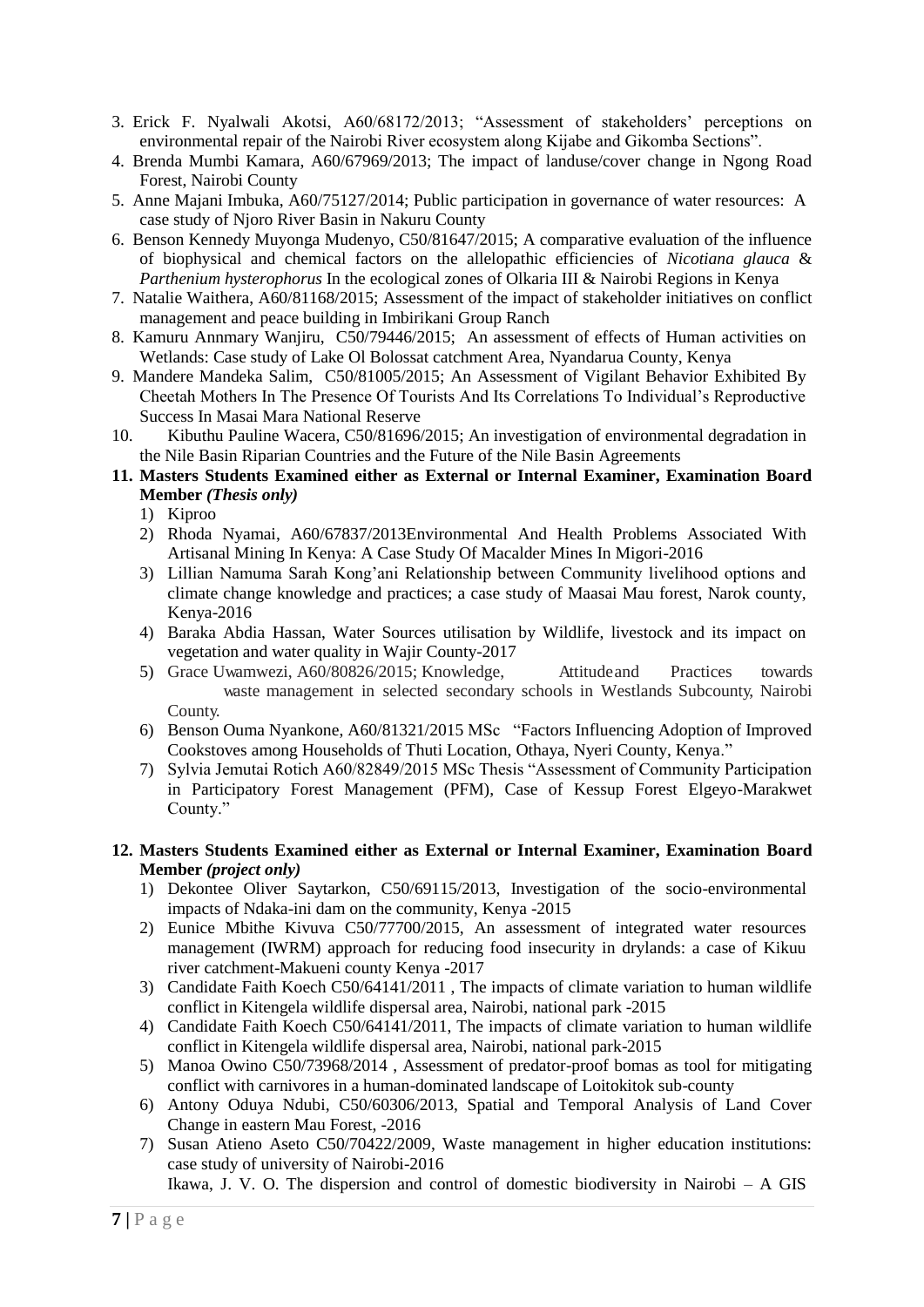project-2006

# 13. **Undergraduate student projects- ongoing**

Samuel Gachuhi Ngugi C01/42013/2014 *An analysis of the land cover changes in Ngong Hills Area, Kajiado County*. *(proposal development)*

# **14. Some Undergraduate student projects completed and graduated**

- 1) Chekai Khisa Eliud The impact of Biotech Eucalyptus on biodiversity. Case study of Kiambaa division, Kiambu district, Kenya
- 2) Wagaturi Anne Muthoni: Economic, Social and Environmental Impacts of the Construction of the Northern Road Bypass.
- 3) Mwangi Evans Kireru, C01/0788/2007; Study Of Environmental Degradation In The Eastern Mau Ecosystem; A Case Study Of Njoro Division, Nakuru County
- 4) Koinei, Gershom Talei, C01/20912/2008; Assessment on upcoming land-use types and associated environmental challenges in Ruiru, Kiambu, Kenya
- 5) Kimanthi Anthony Kitema, C50/1002/2008; An assessment of the Impact of Rehabilitation of Nairobi River Ecosystem between National Museums Hill and Kamukinji
- 6) Liban Dido Duba, C01/30845/2013; Factors affecting sustainable production and marketing of gum arabic in the semi arid sub county of Garba Tulla, Isiolo County, Kenya.

### 15. **Completed Diploma**:

1. Millicent W. Mani – fish production –graduated 2006

#### **Other formal engagement/employment**

**2. Junior Research Fellow 2002 –2005:** Centre for Development Research (ZEF), Bonn **(Alumni-**ZEF Development Experts)

**Sept 1998 to October 2000:** Title: Projects Officer, Friends of Conservation International (FOC), Kenya Office (NGO

**September to December 1998:** Position: Internship **-** Friends of Conservation (NGO).

Responsibilities: Field (Maasai Mara) projects logistics and Nairobi office management

#### **H: Research Projects /Documentations**

#### **H1: Research Grants Project attracted to the University**

- **1. 2021 MSc Field Support Scholarship worth Ksh 250,000/= Kefri** Graduate School**.** "*An Assessment of the role of Indigenous Knowledge on conservation efforts in Mau Forest Complex*". **Gachoka Peter Ndung'u, B.A (UoN)A60/12784/2018** . Wangari Maathai Institute of Peace and Environmental Studies
- **2. 2021 MSc Field Support Scholarship worth \$500** Society for Conservation Biology (SCB) Africa Section Student Research Grant Winners 2020/2021.worth **"Assessing the Management of Biodiversity in Kenyan Gazetted Forest Ecosystems: Case of Eburu and Masai Mau Forests''** Ms Caroline Kerichu a student in – MA- Biodiversity and Natural Resources Management Programme, Geography and Environmental Studies Department
- **3. 2020 PhD Field Support Scholarship"**. Research grant worth **£5995** from The Rufford foundation. Reference of the research grants: Project No. 30979-1 **"Effects of Community Based Environmental Governance on Lion Population in Amboseli Ecosystem, Kenya**",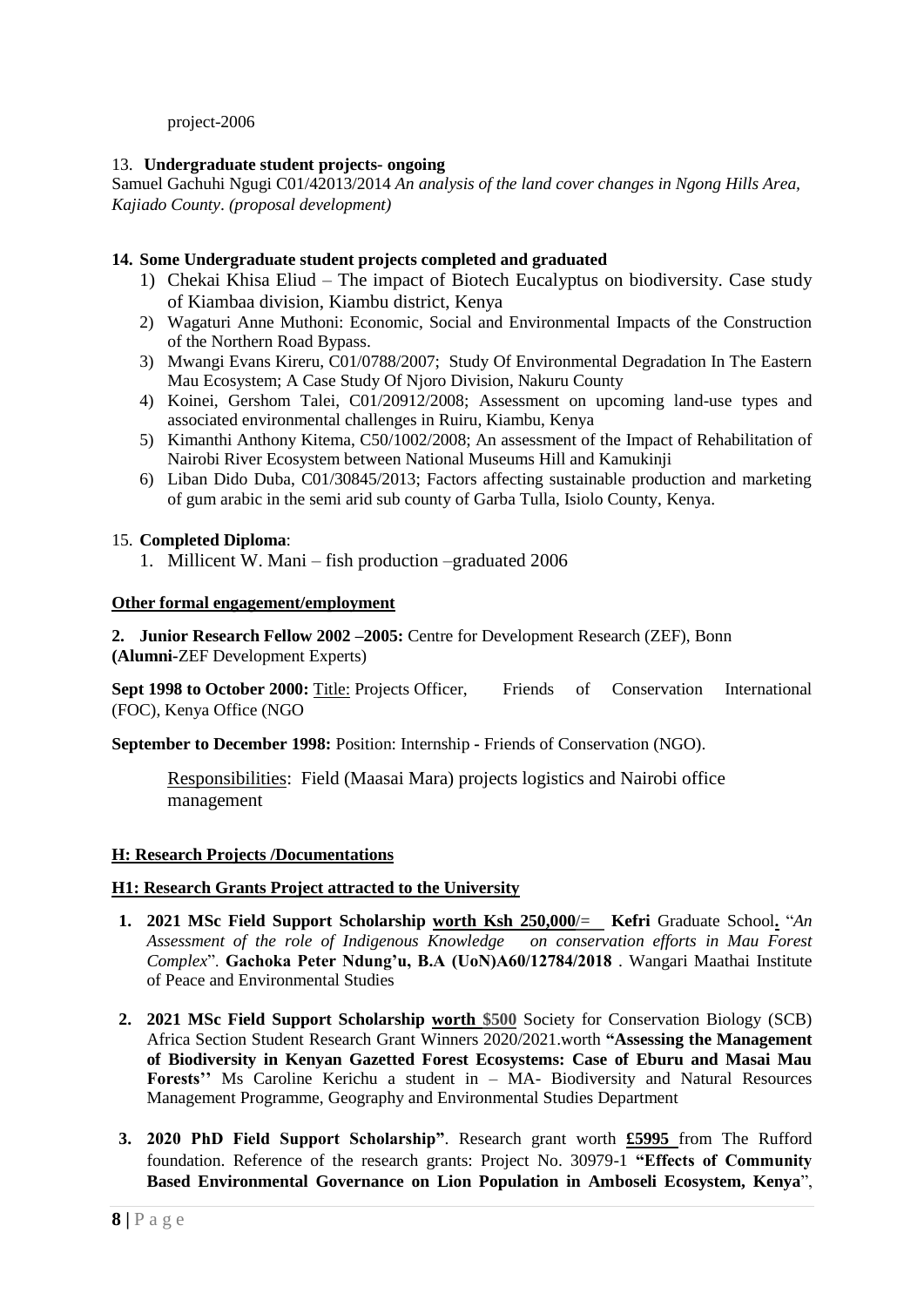Margaret Wangui Muriuki, Reg. No. A82/52192/2017, Wangari Maathai Institute of Peace and Environmental Studies.

- **4. 2019, PhD Field Support Scholarship** Worth Total grant: **US\$ 36,000.** Scholarship name: WWF- Education for Nature (EFN) Russell E. Train Fellowship for Current and Aspiring University Faculty. Contract #RH83 Period 3 years (September 2019-Dec-2022) **"An Estimation of the Use and Non-use Economic Values of Coral Reef Ecosystems: A case study of Diani Chale and Kisite-Mpunguti marine protected areas in Kwale County, Kenya**". 20037. Christine Nyangweso C80/55409/2019., PhD Biodiversity and Natural Resources Management Programme, Geography and Environmental Studies Department
- **5. 2012-2017: (KSh 53 million**) Project on forest research in eastern Mau: Stabilising Kenya through solving forest related conflict (STAKE Project) based at University of Nairobi. Wangari Maathai Institute, collaboration with university of Copenhagen, Kenya Coordinator. **Supervision** at WMI (Two PhD students, One Post doc and 15 master student-WMI and Geography).
- **6. Dec 2006 -2009 Bought equipments worth USD 30,000/-** (3 years) Horn of Africa Regional Environmental Centre /Network (HOA-REC/N). [Involving Kenya-Ethiopia-Sudan, South Sudan-Eritria-Puntaland Somalia) Project coordination: Demand driven action Research involving NGOs and higher learning institutions. Research scope: wetland, protected areas and land cover change – **Naivasha-Magadi ecosystem. Responsibility:** Department contact person and coordinator for HOA-REC/N.
- **7. June 2007 to December 2007. (KSh 1 million**)**Joint Inititiave: National Museums of Kenya (**Wetlands & Marine Resources Programme**)** and **University of Nairobi (**Department of Geography & Environmental Studies**). Project**: Conservation and management assessment of Manguo Swamp.
- **8. July to January 2007. (KSh 2 million**)**Joint Inititiave: National Museums of Kenya (**Wetlands & Marine Resources Programme**)** and **University of Nairobi (**Department of Geography & Environmental Studies**): Project**: Shared natural resource -conservation and management assessment in Ondiri swamp –baseline study on socio-economic status of the wetland.

# **H2: Other Research and field documentation**

- **9. March –Oct 2012**. Documentation of The Effectiveness of the Different Approaches to Natural Resources Management in Pastoral and Agro Pastoral Settings in Kenya Food and Agricultural Organisation (FAO)
- **10. June -September 2008:** Survey on Environmental Information Network in Kenya as part of Africa Outlook. National Environmental Management Authority (NEMA)
- **11. March-June 2007:** Documentation of Participatory Forest Management case studies in Kenya under Kenya Forests Working Group (KFWG)
- **12. Junior Research Fellow 2002 –2005:** Centre for Development Research (ZEF), Bonn **(Alumni-**ZEF Development Experts)
- **13. October 2002 – 2005** Doctoral Research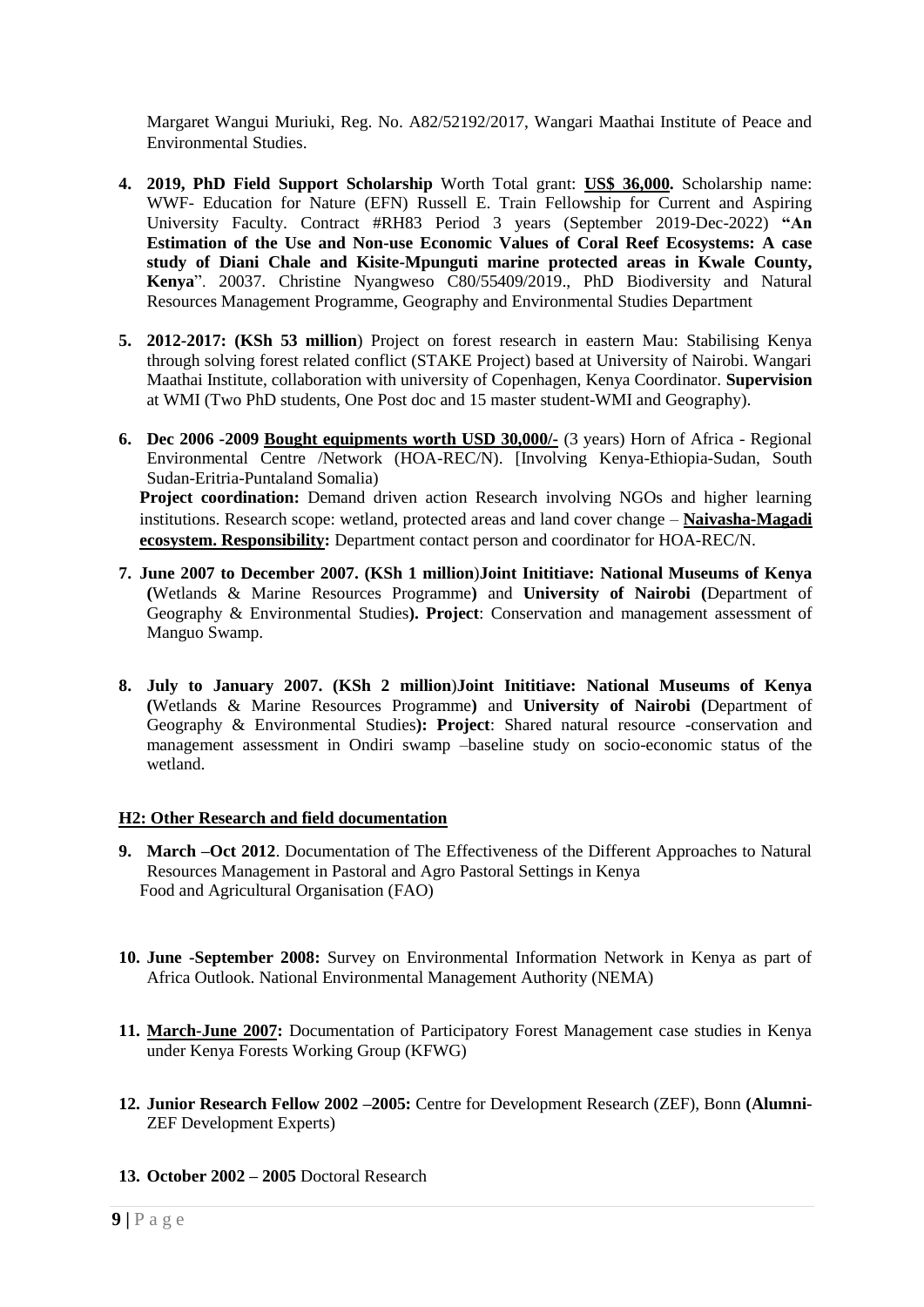Programme: University of Bonn – Centre for Development Research (ZEF) and University of Nairobi, International Centre for Research in Agro forestry (ICRAF) Research: Ecological productivity, wetland utilisation, Land use & Land cover change

**14. World Agroforestry Centre- ICRAF October 2001 -2004** Wetland Focal Area scientist. Area: Yala Swamp ecosystem, Lake Victoria basin

Activities: Improving livelihood related to the wetland and promote conservation. A community development project.

- **15. April 2004:** Mount Kenya ecosystem and water related issues project. Responsibilities: Collecting communities and government officer views on conservation, utilisation and policy issues. {Data to assist IFAD formulate a project for the conservation of Mount Kenya Ecosystem}.
- **16. March/April 2002:** Formulation of Mount Kenya East Pilot Project for Land Use and Water Resource Management Responsibilities: Formulation of Community Development Component
- **17. August to December 2001:** Preparation of Mount Kenya Forest Management Plan under

UNDP/COMPACT/KFWG.

- **18. November 2000 to January 2004:** Preparation of Five Forest Participatory Forest Management Plans (Rumuruti Forest, Eburru Forest, Kereita Forest, Kitobo and Ngangao) Responsibilities: **Lead Socio-economic data collection**: Collecting, compilation and write-up of socio-economic data as part of KFWG Participatory Forest Management Plan Team.
- **19. 1997, May-July:** Investigation of the "Changing Land use of the Upper Ewaso Ngi'ro System and its effect on Biodiversity conservation and Tourism Management" under Kenya Wildlife **Services**

Responsibility: Biodiversity inventory and Land cover changing scenarios.

- **20. Mathuva, J.M, MacOpiyo. L., Kironchi, J., and Thenya, T. 1997**: "Pre-Drainage Environmental Impact Study (PDEIS) for Laikipia wetlands, Laikipia District". Report prepared for ASAL Development Programme, Laikipia District.
- **21. Thenya, T., 1997:** Landuse Dynamics of the Ewaso Ngi'ro system, Effects on Biodiversity Conservation and Tourism Management; A Biodiversity review. "Working Paper for KWS from a study carried out under a link between Laikipia Research Programme (Nanyuki) and Kenya Wildlife Service Eastern Region.

# **H3: Forestry Participatory Management Plans Developed**

- 1. **Sept 2019- February 2020:** Review of Kimothon Participatory Forest Management Plan 2020- 2024
- 2. **April-May 2018:** Review of Ragati Participatory Forest Management Plan 2018-2021
- 3. **Jan 2015:** Development of Participatory Management Plan for Thogoto Forest 2015-2019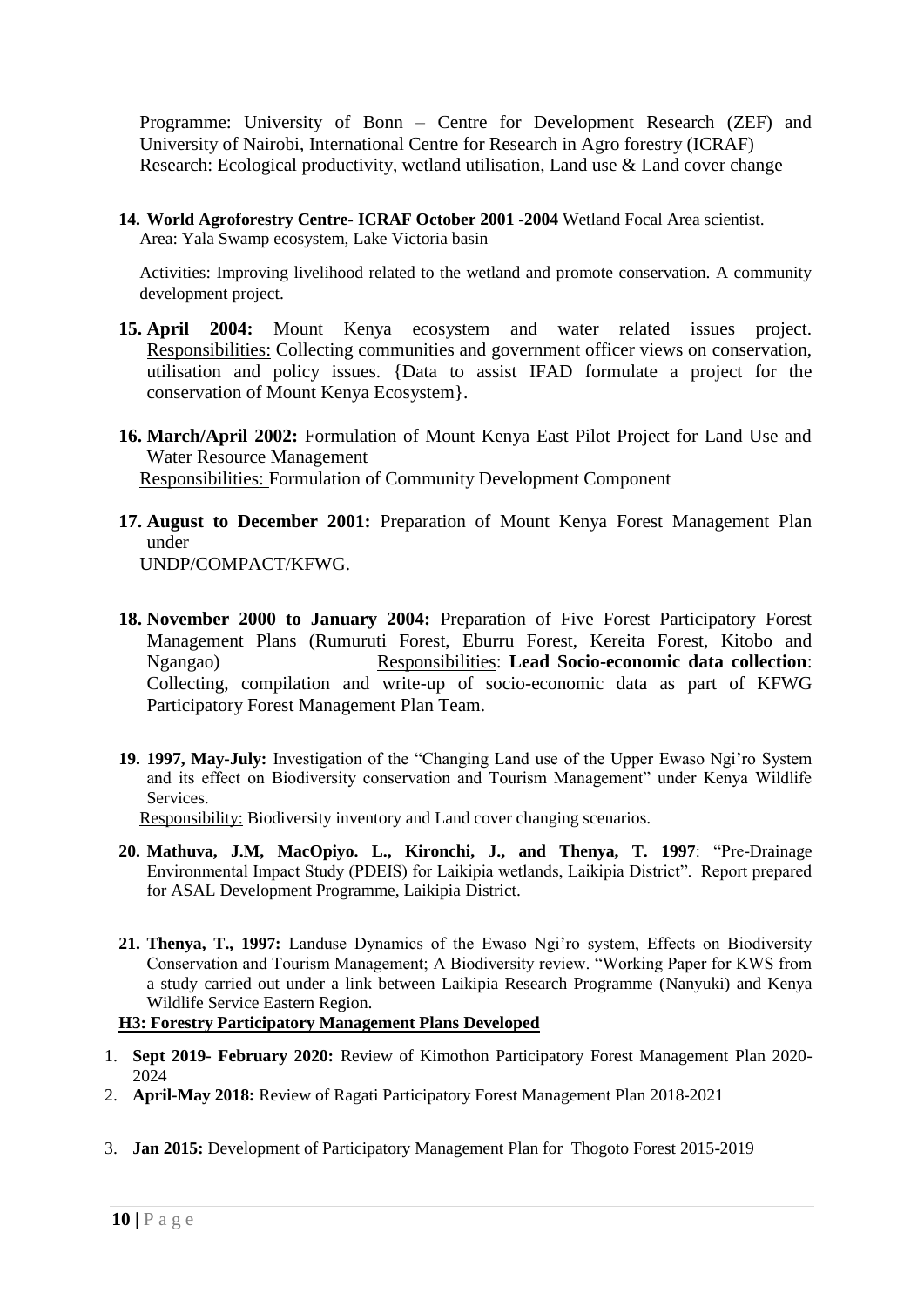- 4. **June 2013:** Development of Participatory Management Plan for Thuti 2013-2017
- 5. **April-June 2012:** Development of Participatory Management Plan for Kimothon Forest 2013- 2017

- 7. **June 2012:** Development of Operational Participatory Management Plan for Five CFA around Masai Mau Forest 2013-2017
- 8. **July 2010:** Development of Participatory Management Plans for Leroghi/Kirisia Forest, Samburu 2011-2016
- 9. **July 2010:** Development of Participatory Management Plans for Trans Mara Forest (three blocks-Olenguruone, Nyangores and Nairotia) 2011 -2016
- 10. **Sept-Dec 2009:** Training Need Assessment and follow up Training of Community Forest Association on Participatory Process in Forest Act 2005 - **Client:** Laikipia Wildlife Forum: **Status** *completed*
- 11. **Sept-Dec 2009:** Development of Participatory Management Plans for Nandi North forest-**Client:** Nandi North Forum with funding from CEF: **Status** *completed and approved*
- 12. **April 2009:** Development of Participatory Management Plans for Bahati and Dundori forests-Nakuru **Client:** LANAMEDUBA with funding from CEF: **Status** *completed and approved*
- 13. **March 2009:** Development of Participatory Management Plan for Shamanek and Lariak forests-Nyandaru and Laikipia **Client:** Lainya with funding from CEF:**Status** *completed and approaved*
- 14. **January- May 2009:** Development of Participatory Management Plan for Imenti forest- Mt Kenya Ecosystem 6 **Client:** MEFECAP with funding from CEF: **Status** *completed and approved*
- 15. **November 2008:** Development of 6 business plans for Mt Kenya West Conservation project **Client:** Mt Kenya West Conservation Project: **Status** *completed*
- 16. **July –October 2008:** Gathering of Socio-economic data and mapping of community interest sites in Masai Mau for purposes of Preparation of Participatory Forest Management Plan (PFM). **Client**: Kenya Forests Working Group (KFWG)
- 17. **May –August 2008:** Preparation of Participatory Forest Management Plan (PFM) for Kabaru Forest. –Finalised in August and presented to KFS. **Status** *completed.*  **Client**: Help Self Help Center (HSHC)
- 18. **May 2008:** Fact Finding and Conflict Resolution in Rumuruti Forest **Client**: Kenya Forest Working group
- **19. March-November 2007:** Documentation of Participatory Forest Management case studies in Kenya – **Team leader. Document printed and distributed Client**: - Kenya Forests Working Group (KFWG)
- 20. **April 2002 (Consultancy):** Mount Kenya ecosystem and water related issues Responsibilities: Collecting communities and government officer views on conservation, utilisation and policy issues. {Data to assist IFAD formulate a project for the conservation of Mount Kenya Ecosystem}.

<sup>6.</sup>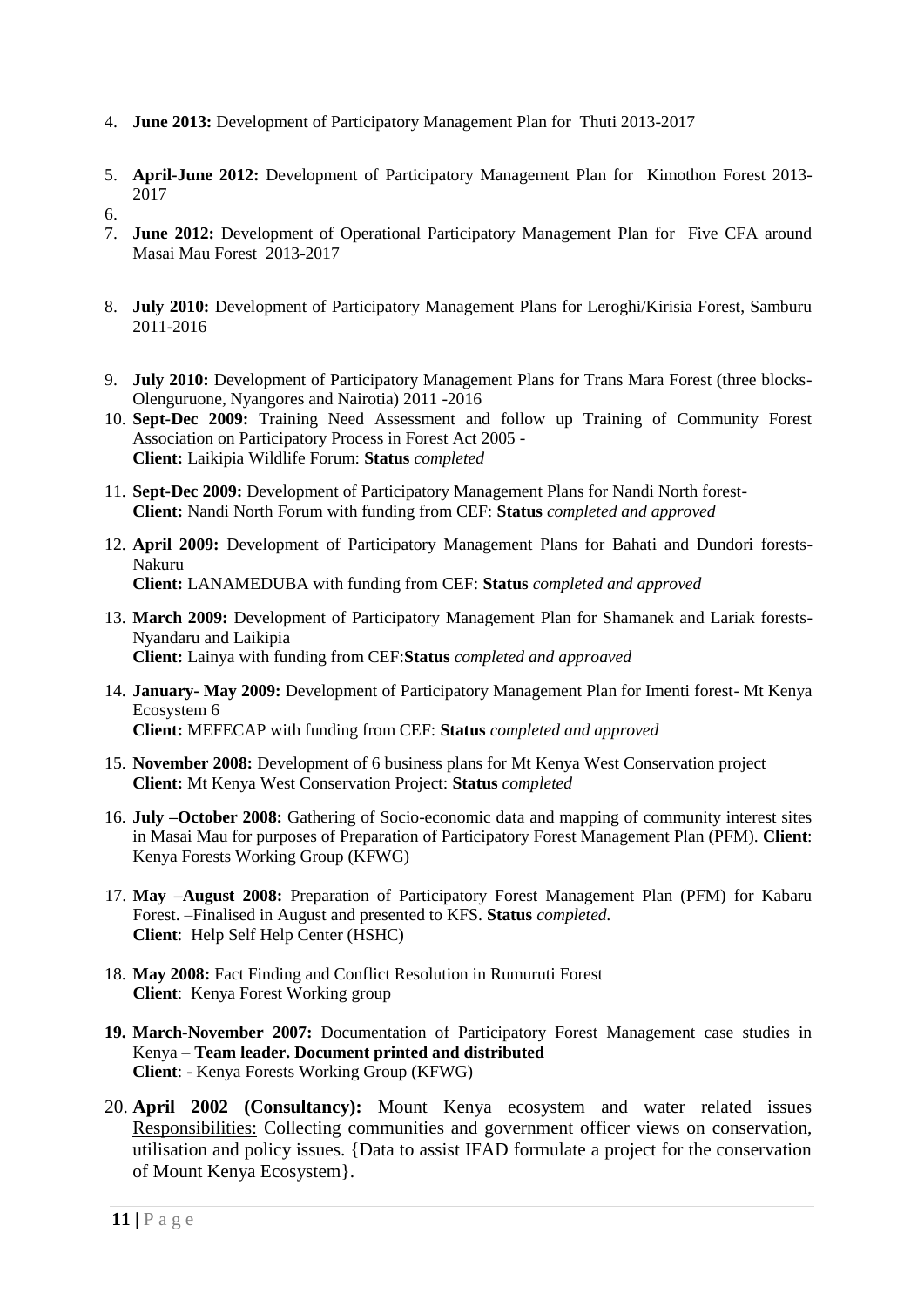- 21. **August to December 2001 (Consultancy):** Preparation of Mount Kenya Forest Management Plan. Responsibilities: Collecting communities views and compilation of socio-economic data. Client: UNDP/COMPACT/KFWG.
- 22. **November 2000 to January 2004:** Preparation of Five Forest Participatory Forest Management Plans-PFM (Rumuruti Forest, Eburru Forest, Kereita Forest, Kitobo and Ngangao) Responsibilities: **Lead Socio-economic data collection**: Collecting, compilation and write-up of socio-economic data as part of KFWG Participatory Forest Management Plan Team. Client: Kenya Forests Working Group, Nairobi (KFWG).
- 23. **Sept 2008 – July 2010***:* Identification of Communitgy needs, formulation of project proposal for Manguo wetland in Limuru – poverty eluviation and conservation through eco-tourism. **Client** Manguo Eco-tourism Group (MECONG)/Royal Netherland Embassy

**Funding:** IUCN- Royal Netherland: **Role**: Technical environmental advisor to the project

- 24. **November to December 2008***:* Review and Identification of funding Gaps for Conservation and Management of Lake Naivasha Catchment and its Environs project. **Client** Community development trust fund (CDTF)–Community environmental facility (CEF)
- 25. **March-June 2007:** Documentation of Participatory Forest Management case studies in Kenya under Kenya Forests Working Group (KFWG) **Responsibility:** Preparation of business plan –honey/siltworm/eco-tourism; identfication of disadvantaged groups; ecological rehabilitation plan **Client** Community development trust fund (CDTF)–Community environmental facility (CEF)
- *26.* **March/April 2002 :** Formulation of Mount Kenya East Pilot Project for Land Use and Water Resource Management Responsibilities: Formulation of Community Development Component Client: IFAD *{Project under implementation currently as Upper Tana NRM}*
- *27.* **August to December 2001:** Preparation of Mount Kenya Forest Management Plan under UNDP/COMPACT/KFWG.
- *28.* **November 2000 to January 2004:** Preparation of Five Forest Participatory Forest Management Plans (Rumuruti Forest, Eburru Forest, Kereita Forest, Kitobo and Ngangao) Responsibilities: **Lead Socio-economic data collection**: Collecting, compilation and write-up of socio-economic data as part of KFWG Participatory Forest Management Plan Team.

# **I: Workshop/Seminars/Conferences Attended and Papers Presented**

**1.** Thenya, T. 2021. Grassroot Actions and Transdisciplinary Necessitate to Sustainable Agriculture and Rural Development. Workshop theme : Improving the Productivity and Resilience of Smallholder Farming in East Africa" workshop -5-9 October, 2021 Held at Prideinn Azure, Nairobi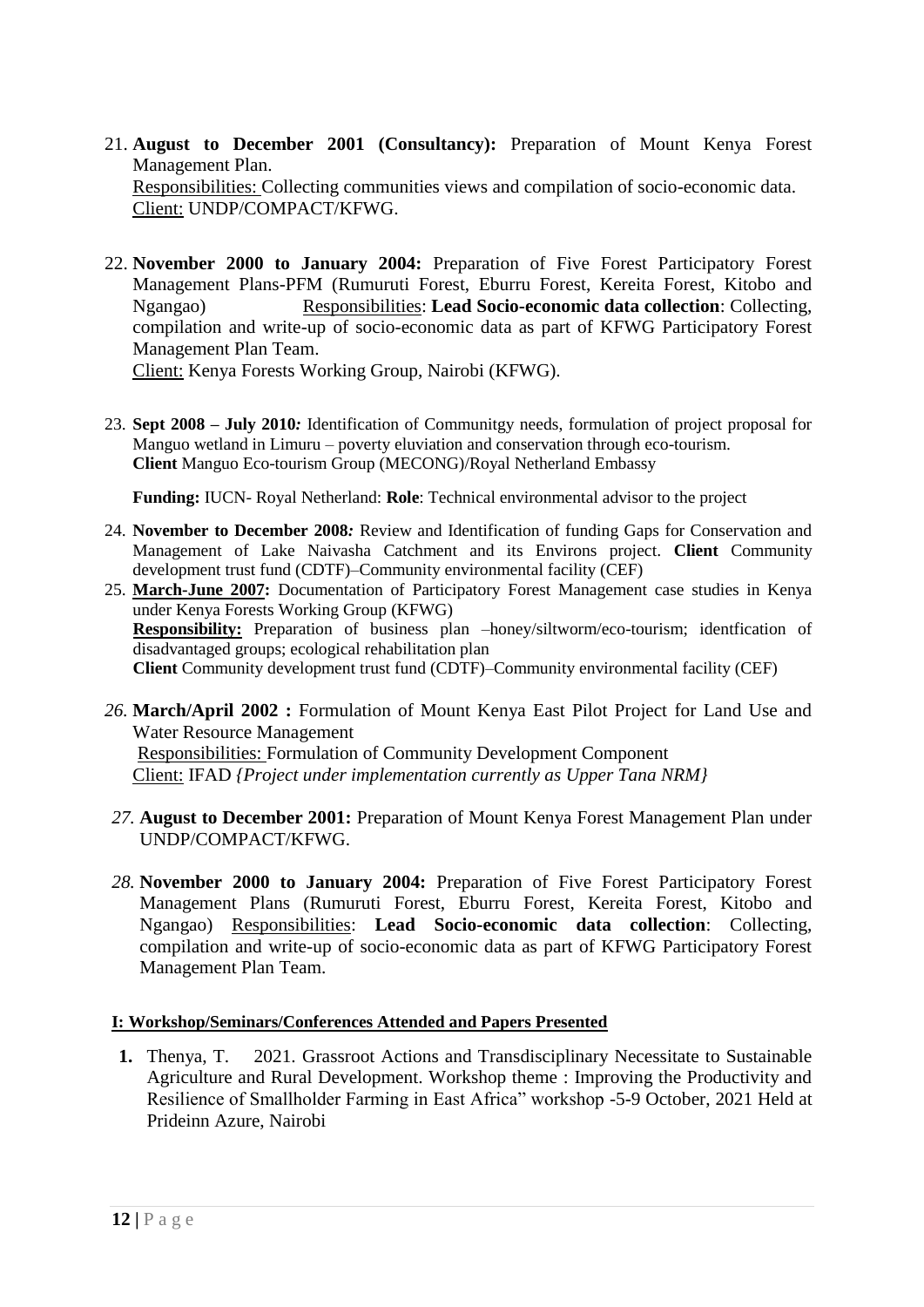- **2.** Thenya, T, 2021. Forests And Climate Change Adaptation For Professional, Technical Training And Short Courses In African Forestry - Forests And Climate Change Mitigation For Short Courses In African Forestry on 29 September  $-1<sup>st</sup>$  October 2021 **Draft programme (East African Time, GMT+3).** Please use the following link to register and participate: [https://zoom.us/meeting/register/tJcsf-](https://zoom.us/meeting/register/tJcsf-6trzMtG9AeCmWff5sqw9AoRrCkICrY)[6trzMtG9AeCmWff5sqw9AoRrCkICrY](https://zoom.us/meeting/register/tJcsf-6trzMtG9AeCmWff5sqw9AoRrCkICrY)
- **3.** Thenya, T, 2021. Nairobi Summer School On Climate Justice Programme Theme: Sustaining Momentum On Climate Action In The Era Pandemic  $29<sup>th</sup>$  August To  $11<sup>th</sup>$ September 2021. Kenyatta University- Nairobi, August 30, 2021. Facilitating Session Thursday, September-2 2021 **. Session** The history of international environmental policy (Stockholm, Johannesburg and Rio Summits) and lessons from the summits and negotiations under UNFCCC.
- **4.** Thenya, T, 2021. Sustainable Agriculture and Circular Economy [https://us02web.zoom.us/meeting/register/tZwvdumsrDIiH9ZxjTIgvTLQWjp98Y6VMD](https://us02web.zoom.us/meeting/register/tZwvdumsrDIiH9ZxjTIgvTLQWjp98Y6VMDSb) [Sb.](https://us02web.zoom.us/meeting/register/tZwvdumsrDIiH9ZxjTIgvTLQWjp98Y6VMDSb) [Nexus of unexploited agricultural system and potential of sustainable environment management.] An on-line co-lecture given by the University of Nairobi and the University of Milan. Tuesday 2.30 PM, 20th April, 2021.
- **5.** Thenya, T, 2021. 19 citizen science in Africa citizen (CISCA) science for conservation, [citizen science in urban forest] [https://www.eventbrite.com/x/citizen-science-for](https://www.eventbrite.com/x/citizen-science-for-conservation-in-africa-cisca-tickets-148240989791?utm_source=eventbrite&utm_medium=email&utm_campaign=reminder_attendees_event_starting_email&utm_term=eventname&ref=eemaileventremind)[conservation-in-africa-cisca-tickets-](https://www.eventbrite.com/x/citizen-science-for-conservation-in-africa-cisca-tickets-148240989791?utm_source=eventbrite&utm_medium=email&utm_campaign=reminder_attendees_event_starting_email&utm_term=eventname&ref=eemaileventremind)[148240989791?utm\\_source=eventbrite&utm\\_medium=email&utm\\_campaign=reminder](https://www.eventbrite.com/x/citizen-science-for-conservation-in-africa-cisca-tickets-148240989791?utm_source=eventbrite&utm_medium=email&utm_campaign=reminder_attendees_event_starting_email&utm_term=eventname&ref=eemaileventremind) [\\_attendees\\_event\\_starting\\_email&utm\\_term=eventname&ref=eemaileventremind.](https://www.eventbrite.com/x/citizen-science-for-conservation-in-africa-cisca-tickets-148240989791?utm_source=eventbrite&utm_medium=email&utm_campaign=reminder_attendees_event_starting_email&utm_term=eventname&ref=eemaileventremind) Tropical Biology Association (TBA) 19<sup>th</sup> April 2021
- **6.** Thenya, T, 2021. Inception meeting for development of Ondiri Swamp Integrated Management Plan [**ecological status of Ondiri swamp]**. Boma Inn Hotel, Nairobi, South C. 11-12th March 2021
- **7.** Thenya, T, 2021. Earth Optimism Nairobi 2021, Tropical Biology Association [https://earthoptimismnairobi.org/programme/.](https://earthoptimismnairobi.org/programme/): Research and Capacity Building; [**Stories of Hope: Talks: [Creating change agents\] -](https://www.youtube.com/watch?v=_l3q9mRKiqQ) 2nd April 2021- YouTube**, [https://www.youtube.com/watch?v=\\_l3q9mRKiqQ](https://www.youtube.com/watch?v=_l3q9mRKiqQ)
- **8.** Thenya, T, 2021, Session 6e. Environmental Movement, Peace Building and Society Justice [**Anthropo-centrism to Eco-centrism, A necessary journey in Kenya**], 11th Annual African, African American, and Diaspora Studies (AAAD) Interdisciplinary Conference 2021 Schedule of Events, *James Madison University,* **Harrisonburg,**  VA*USA*. 17<sup>th</sup>-20<sup>th</sup> February 2021. [http://sites.lib.jmu.edu/aaadjmu/portals.](http://sites.lib.jmu.edu/aaadjmu/portals)
- **9. Thenya, T, 2020** Education for Justice (E4J) Global Dialogue Series [**Higher Education's Role in Preventing Environmental Crime by Promoting SDG 16**]. [https://www.unodc.org/e4j/en/about-e4j/global-dialogue-series-2020/day-4/univ--of](https://www.unodc.org/e4j/en/about-e4j/global-dialogue-series-2020/day-4/univ--of-kenya---higher-educations-role-in-preventing-environmental-crime.html)[kenya---higher-educations-role-in-preventing-environmental-crime.html](https://www.unodc.org/e4j/en/about-e4j/global-dialogue-series-2020/day-4/univ--of-kenya---higher-educations-role-in-preventing-environmental-crime.html) 1-4 December 2020.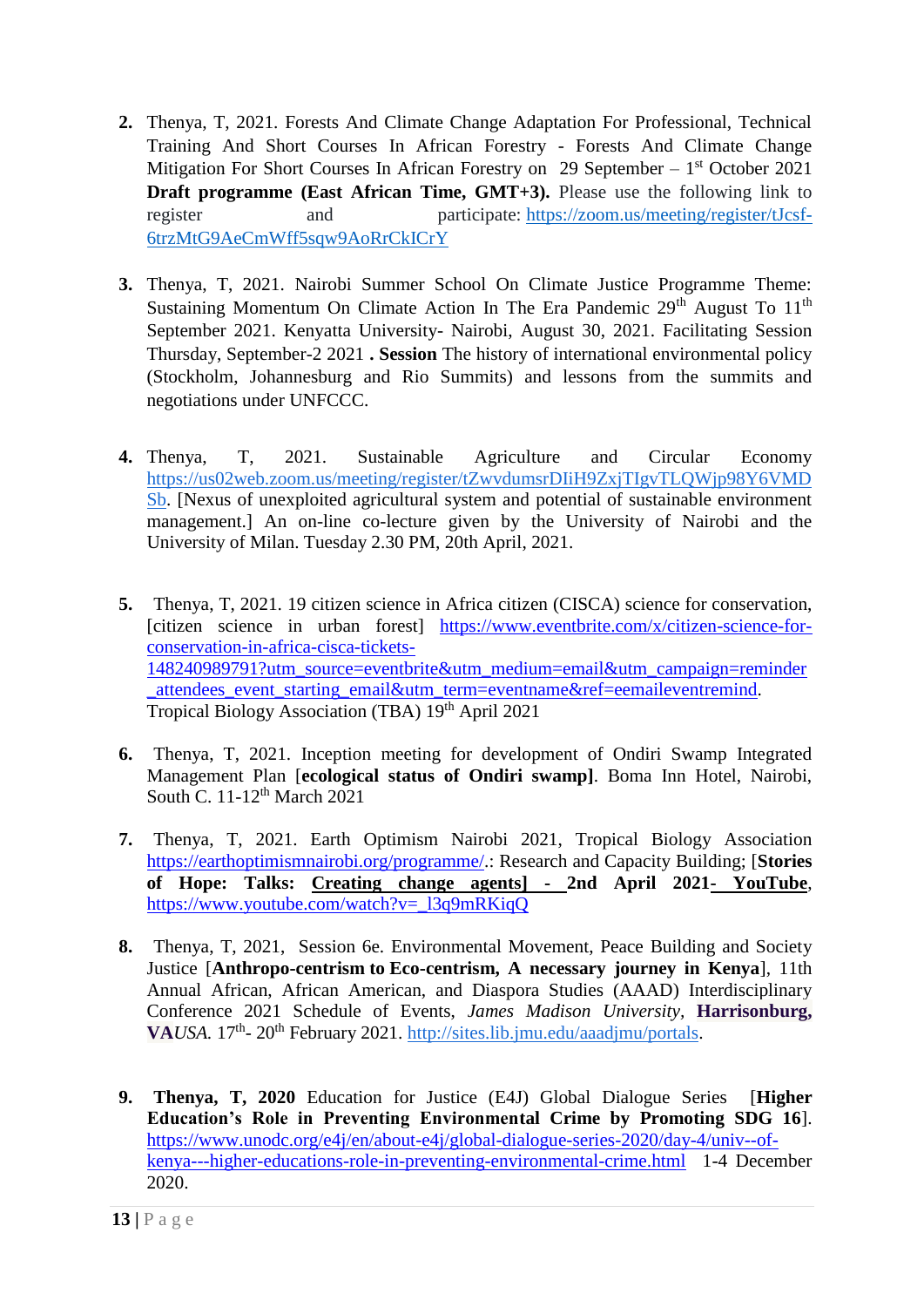- **10. Thenya, T, 2020** Combating desertification through an integrated forestry policy in Kenya. [**forestry** policy development – gaps and actions]  $17<sup>th</sup>$  June 2020. https://undp.zoom.us/j/99609495019
- **11. Thenya, T, 2019** [SDG 16 promoting peaceful and inclusive societies for sustainable development] International Research and Networking Workshop on Higher Education and Research for Sustainable Development: Global Partnerships for the Sustainable Development Goals (SDGs). UNESCO HQ, located at 7, place de Fontenoy, 75007 Paris, France, Basement, Room VII, 28-30 January 2019. [https://www.iau-aiu.net/The-](https://www.iau-aiu.net/The-IAU-Global-HESD-Cluster-Members-Meet-at-UNESCO)[IAU-Global-HESD-Cluster-Members-Meet-at-UNESCO.](https://www.iau-aiu.net/The-IAU-Global-HESD-Cluster-Members-Meet-at-UNESCO)
- **12. August 2019:** "Future Scenarios and Nature-based Solutions for Sustainable Urban-Rural Development in Sub-Sahara Africa" (SURD). Scoping workshop for the SURD project, held at Wangari Maathai Institute, Nairobi, 16thAugust, 2019.
- **13. July 2016:** Stabilising Kenya through Solving forest related conflicts (STAKE) 2016. Dissemination Workshop for STAKE Research Project. Radisson blu, Nairobi.
- **14. June 2016-21-24th:** National Appropriate Mitigation Actions (NAMA) for the Charcoal Sector in Kenya. Climate change meeting Sopa Lodge, Naivasha Kenya. Ministry of Environment, Water and Natural resources
- **15. March 2016** Stakeholder Workshop on Forest & Landscape Restoration Opportunities in Kenya, March 23rd 2016 at KWS headquarter, Nairobi. REDD+ meeting. Ministry of Environment, Water and Natural resources
- **16. January 2016-27-29:** National Appropriate Mitigation Actions (NAMA) for the Charcoal Sector in Kenya. Climate change meeting Lake Elementaita Lodge, Naivasha Kenya. Ministry of Environment, Water and Natural resources
- **17. Thenya, T., Kiteme, B.P., Ouko, C.A., Kahiu, N., Njuguna, E.C., 2012**. Assessment of Ecological Status and Socio-economic Dynamics of Upper Ewaso Ng'iro Basin Wetlands. Centre for Training and Integrated Research for ASAL Development (CETRAD), Nanyuki, Kenya. Dissemination Workshop held at Nyahururu Thomson falls Oct 2012
- **18. September 2014:** Consultative workshop on Developing a National Landscape Restoration Potential Map: Venue: Panafric Hotel Nairobi, Date 4<sup>th</sup>-5<sup>th</sup> September 2014. World Resources Institute, Clinton Foundation and Kenya Forest Service **Paper presented**: Landscape environmental repair approaches and experiences from Kenya
- **19. August 2014:** National Forest Programme (NFP) Awareness Meeting. Venue: Panafric Hotel Nairobi, Date 14thAugust 2014. Ministry of Environment, Water and Natural Resources
- **20. May 2010 –2013**: ANNUAL -: Training on Natural Resources Use conflict and climate change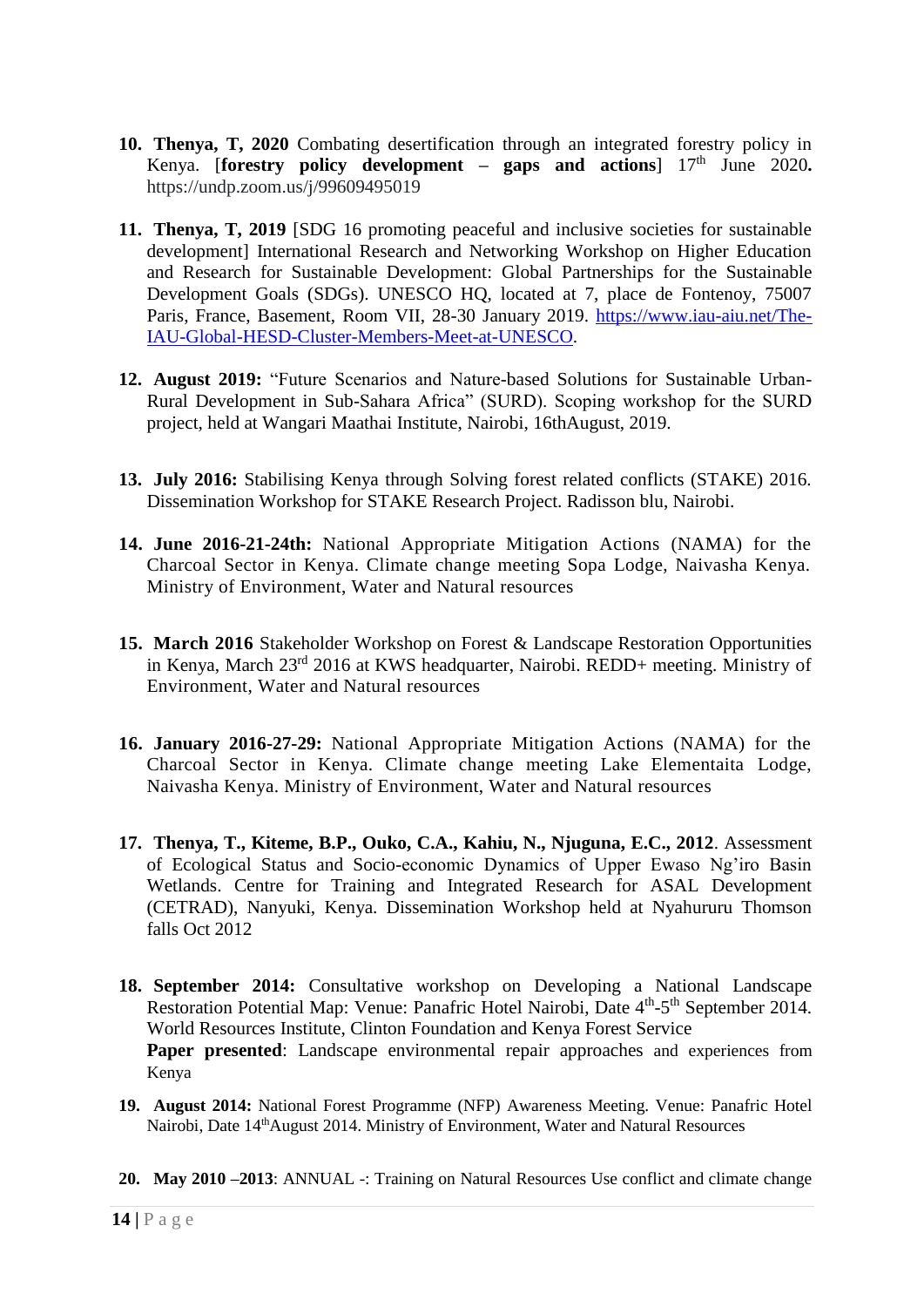for Field Practitioners at Centre for Training and Integrated Research for ASAL Development (CETRAD), (undertaken annually in  $2<sup>nd</sup>$  week of May)

- **21. November 2012:** FAO Dissemination of best practice on improving Impact emergency response. National launch workshop for key decision makers. 29-30<sup>th</sup> Nov 2012, Nairobi. **Paper presented**: best practice in natural resources in Arid and semi-arid lands
- 22. Thenya, T., 2014.P 2<sup>nd</sup> National Participatory Forest Management (PFM) Conference, KEFRI Muguga, Kenya. Paper presented: Forest Based Income Generating Potential, high community expectations amidst low community transformation; an analysis of PFM implementation between 2005 and 2013.
- **23. September 2011:** Environmental, social and economic assessment of the fencing of the Aberdare conservation Area. Report for KWS, KFS, KFWG, UNEP and Rhino Ark. (contributing author)
- 24. June 2007: 1<sup>st</sup> National Participatory Forest Management (PFM) Conference, KEFRI Muguga, Kenya **Paper presented:** PFM experiences in Kenya. Poster: First map of PFM sites in Kenya presented
- **25. December 2006:** Launching of Horn of Africa –Regional Environment Centre & Network (HOA-REC/N) at Addis Abba. 3 year project involving Ethiopia, Sudan, Eritrea, British Somaliland and Kenya. Represented the department in the meeting. *Co- Rapportuering*
- **26. November 2006:** Trainer of Trainers (TOT) Ewaso Ngiro North Natural Resources Conservation project – Management of Communal Fuelwood plantation and Agroforestry at Isiolo.
- **27. October 2006: Ondiri swamp stakeholders' workshop. Paper presented:** *Socio-economic status of Ondiri swamp. Proceedings of Ondiri swamp stakeholders workshop.*
- 28. October 2005: 31<sup>st</sup> Oct 4<sup>th</sup> Nov.11<sup>th</sup> International Lake Conference, Conference, Nairobi, Kenya.

**Paper presented: Thenya, T. Verburg, P., Wassmann, R., Verchot, L. Mungai, D., 2006.** Degradation of the riparian wetlands in the Lake Victoria basin - Yala swamp case study. *Proceeding of the 11thInternationalLake Conference, Nairobi, Kenya.* 

- **29. April 2002:** Conference on Biodiversity Conservation around Mount Kenya. **Paper Presented:** "*T. Thenya and F. Msafiri Involvement of Local Communities in Conservation and Management of Mount Kenya National Reserve and the World Heritage Site" at* Naro Moru River Lodge. UNDP/COMPACT /KFWG
- **30. April 1999:** 12th and 19th April 1999. International Conference on Wetlands co-organised by Kenya Wildlife Service, Leicester University and Earthwatch. **Paper Presented** *"The Challenges of Conservation of Dryland Wetlands, Laikipia District" at*  Kenya Wildlife Training Institute, Naivasha
- **31. 1998:** Second Greater Masai Mara Researchers' Forum, Co-organised by Friends of Conservation/Masai Mara National Reserve. Venue: Sekenani primary School, Masai Mara. *Rapportuering.*
- **32. 1998:** April 5th -10<sup>th</sup>: 3rd stakeholders workshop organised by Eastern Africa Environmental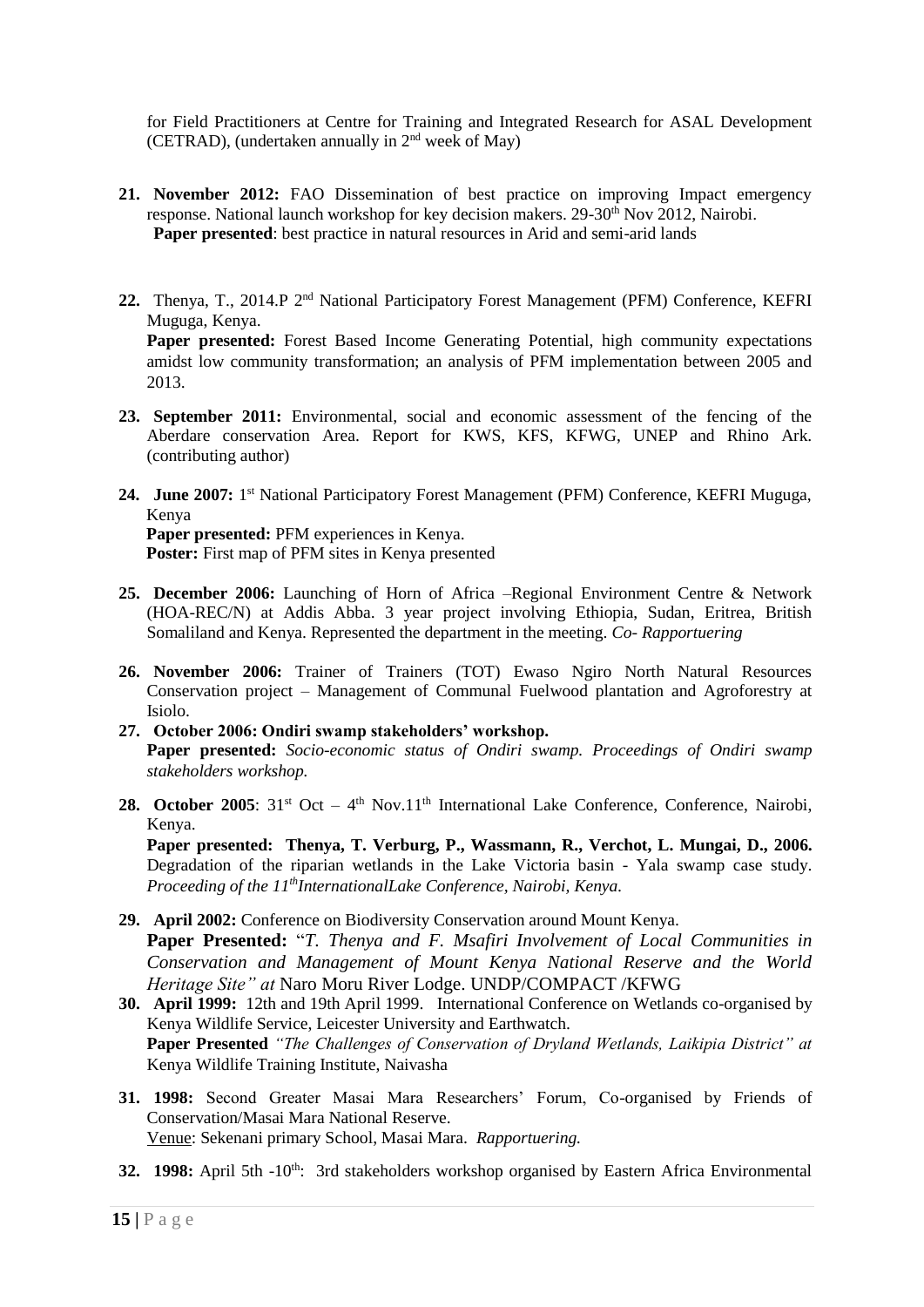Network (EAEN) for Global Environmental Facility/ Small Grants programme. :Venue: -Kenya College of Communication & Technology Mbagathi, *Co-Rapportuering with Rosalie Osborn.*

**33. 1997:** Seventh Annual conference for the Eastern Africa Environmental Network (EAEN) on Sustainability and Environmental Network. Venue: - National Museums of Kenya in Nairobi, May 23rd and 24th.

**Paper Presented** *"The extent and Impact of utilization of the Laikipia's Wetlands; A comparative Dimension"* co-authored with Mathuva J. M

**34. 1996:** Sixth Annual Conference for the Eastern Africa Environmental Network (EAEN) on Sustainability and Environmental Networking Venue: - National Museums of Kenya, Nairobi, May 24th to 25th 1996.

**Paper Presented** *"Environmental state of Somalia"* co-authored with Abdul, N, A.

**35. 1995:** National Workshop for the Eastern Africa Environmental Network (EAEN) on Environmental Education and Networking organized and supported by Swedish International Development Cooperation Agency (SIDA). Venue: - Garden Hotel Machakos, Kenya, Oct. 30th - 3rd Nov.

**Paper Presented** - *"Role of Youth in Environment Conservation."*

### **i: Wetland;- Research/Management Plans/Strategic plans**

- 1. **November 2020 – Ongoing***:* Development of Management plan for Ondiri Swamp Ecosystem, Kiambu Coounty. **Client**: NEMA.
- 2.
- 3. **Sept 2018 – Dec 2019***:* Reviw of Integrated Management plan for Lake Ol'Bolossat Ecosystem, Nyandarua Coounty. **Client**: East Africa Wildlife Society, Kenya. **Funding** Critical Ecosystem partnership.
- 4. **Government of Kenya 2013:**Making of Kenya Wetland Atlas: Mapping and Assessing Wetlands Utilisation and Status in Kenya , unde the Ministry of Environment, water and natural resources, Kenya
- 5. **Thenya, T., Kiteme, B.P., Ouko, C.A., Kahiu, N., Njuguna, E.C., 2012**. Assessment of Ecological Status and Socio-economic Dynamics of Upper Ewaso Ng'iro Basin Wetlands, water abstraction-domestic and farming. Centre for Training and Integrated Research for ASAL Development (CETRAD), Nanyuki, Kenya. Dissemination Workshop held at Nyahururu Thomson falls Oct 2012
- 6. **August 2011:** Development of Participatory Management Plans for Vanga, Jimbo and Kwengu Magrove Forest **Client:** EAWLS **Status** *completed*

**Responsibility:** Data collection, community meetings analysis and Preparation of report

- 7. **June 2007 to December 2007. Joint Inititiave Research: National Museums of Kenya (**Wetlands & Marine Resources Programme**)** and **University of Nairobi (**Department of Geography & Environmental Studies**). Project**: Conservation and management assessment of Manguo Swamp, water source management. Limuru Town water source
- *8.* **Macharia., J and Thenya, T., January 2007. July to January 2007. Joint Inititiave: National Museums of Kenya (**Wetlands & Marine Resources Programme**)** and **University of Nairobi (**Department of Geography & Environmental Studies**): Project**: Shared natural resource conservation and management assessment in Ondiri swamp –baseline study on socio-economic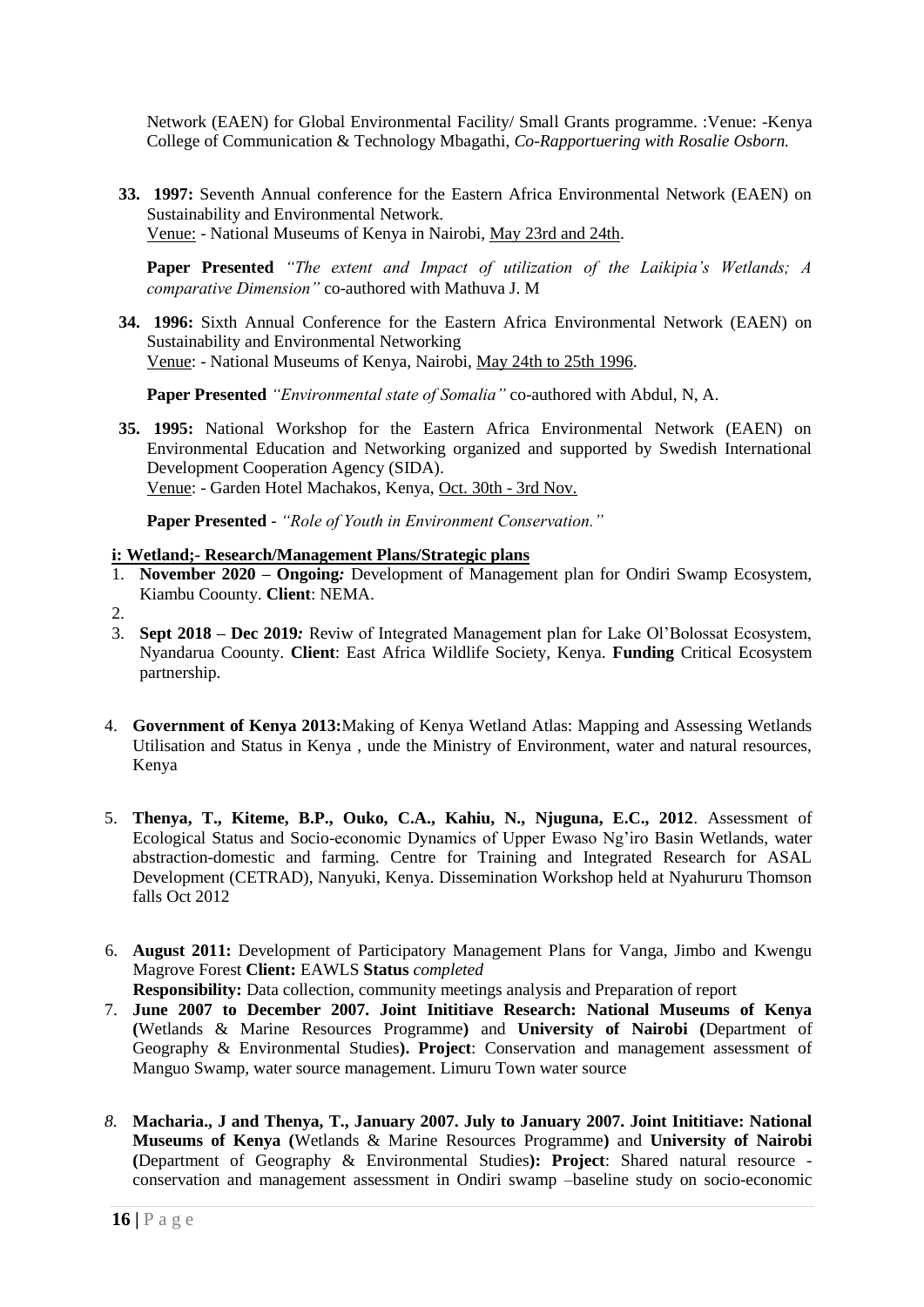status of the wetland, water abstraction management, water users association formation. Funding Royal Netherlands Embassy

9. **World Agroforestry Centre- ICRAF October 2001 -2004** Wetland Focal Area scientist. Area: Yala Swamp ecosystem, Lake Victoria basin

Activities: Improving livelihood related to the wetland and promote conservation. A community development project.

- 10. **1998, June to October:** Formulation of Lake Naivasha Strategic Water Quality Monitoring Programme". Lake Naivasha Riparian Association/Lake Naivasha Growers Association. **1998, June to October:** Formulation of Lake Naivasha Strategic Water Quality Monitoring Programme". Lake Naivasha Riparian Association/Lake Naivasha Growers Association.
- 11. D43 THUITA, T., 1999: Ecological Characteristics and Bio-economic Resource Use of Ewaso Narok Swamp, Laikipia District – Kenya. [https://www.cetrad.org/index.php?option=com\\_content&view=article&id=124&Itemid=2](https://www.cetrad.org/index.php?option=com_content&view=article&id=124&Itemid=237) [37](https://www.cetrad.org/index.php?option=com_content&view=article&id=124&Itemid=237)
- 12. D39 MATHUVA, J.M., THENYA THUITA, 1997: Ecological and Socio-economic dynamics of the Ewaso Narok swamp, Laikipia District: Preliminary findings., [https://www.cetrad.org/index.php?option=com\\_content&view=article&id=124&Itemid=2](https://www.cetrad.org/index.php?option=com_content&view=article&id=124&Itemid=237) [37](https://www.cetrad.org/index.php?option=com_content&view=article&id=124&Itemid=237)
- 13. **1997, May-July:** Investigation of the "Changing Land use of the Upper Ewaso Ngi'ro System and its effect on Biodiversity conservation and Tourism Management" under Kenya Wildlife Services Lake Ol Bolossat to Ewaso Narok Swamp ecosystem. Responsibility: Biodiversity inventory, Land cover changing scenarios and management options
- 14. **Mathuva, J.M, MacOpiyo. L., Kironchi, J., and Thenya, T. 1997**: "Pre-Drainage Environmental Impact Study (PDEIS) for Laikipia wetlands, Laikipia District". Report prepared for ASAL Development Programme, Laikipia District.
- 15. **Thenya, T., 1997:** Landuse Dynamics of the Ewaso Ngi'ro system, Effects on Biodiversity Conservation and Tourism Management; A Biodiversity review. "Working Paper for KWS from a study carried out under a link between Laikipia Research Programme (Nanyuki) and Kenya Wildlife Service Eastern Region.

# **J: Journal Publications**

- 1. Kaua, CG., Thenya, T., and Mutune, JM. (2021). Analyzing Effects Of Climate Variability In The Nexus Of Informal Microfinance Institutions: A Case Study Of Tharaka South Subcounty, Kenya. Challenges in Sustainability| Volume 9 | Issue 1 | Pages 1–15, DOI: 10.12924/cis2021.09010001 ISSN: 2297–6477
- 2. Wambua, PM., Muthama, NJ, Thenya, T (2021). Challenges, Opportunities and Sustainability of Community Forest Associations and Water Resource Users Associations: A case of Kilungu catchment, Kenya. Journal of Sustainability, Environment and Peace. ISSN: 2663-4627. Home page: http://www.jsep.uonbi.ac.ke
- 3. Wambua, PM., Muthama, NJ, Thenya, T (2021). Effectiveness of community forest association and water resource users' associations in discharging their statutory functions: A case of Kilungu catchment, Kenya. Journal of Biodiversity and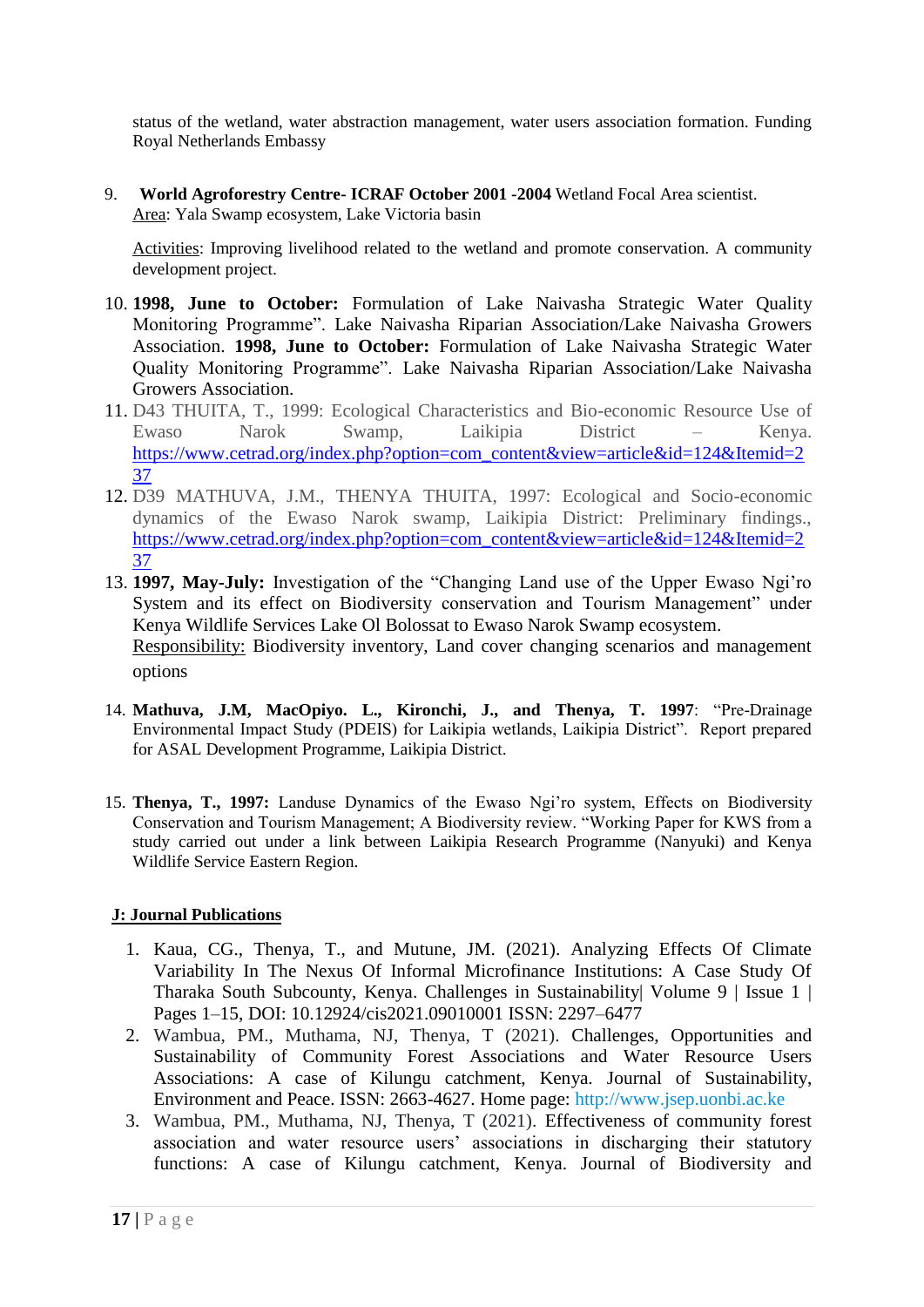Environmental Sciences (JBES). ISSN: 2220-6663 (Print) 2222-3045 (Online) http://www.innspub.net

- 4. Lilian Namuma S. Kong'ani, Raphael G. Wahome & Thuita Thenya, 2020. **Mediating Energy Project Implementation Conflicts, a Learning Curve, the Case of Olkaria IV Geothermal, Kenya.** Journal of Conflict Management and Sustainable Development. Volume 5 Issue 2: 1-33
- 5. **Christine Nyangweso Ochieng1** | **Thuita Thenya2** | **Parita Shah2** | **George Odwe3, 2020.**  Awareness of traditional knowledge and attitudes towards wildlife conservation among Maasai communities: The case of Enkusero Sampu Conservancy, Kajiado County in Kenya. Africa Journal of Ecology 2021;00:1–12.DOI: 10.1111/aje.12872
- **6. Caxton Gitonga Kaua, Thuita Thenya, Jane Mutheu Mutune, 2020.** Analysis of informal microfinance Institution structure in relation to performance in Tharaka South Sub-county, Kenya (2020): European Journal of Sustainable Development , Vol 9, No 3 October 2020
- 7. DAVID OWINO MANOA, Francis Mwaura, Thuita Thenya, Stellah Mukhovi: 2020. Comparative analysis of the typology, seasonality and economic cost of human-wildlife conflict in Kajiado and Laikipia Counties, Kenya. East African Journal of Science, Technology and Innovation. <https://eajsti.org/index.php/EAJSTI>
- 8. Togoch H. Kemboi, Evaristus M. Irandu and Thuita Thenya, 2020. Patterns of Livelihood Diversification among Kamnarok National Reserve adjacent Communities in Baringo County, Kenya J. sustain. environ. peace (2020) 3(2) 55-62, ISSN: 2663-4627. http://www.jsep.uonbi.ac.ke
- **9. Manoa D.O, Mwaura F, Thuita T, Mukhovi S (2020)** A Review of the Visible and Hidden Opportunity Costs of Human-Wildlife Conflict in Kenya. J Biodivers Manage Forestry 9:2.
- **10. Kweyu, R, Thenya, T., Kiemo, K, Emborg J, C, 2020.** The nexus between land cover changes, politics and conflict in Eastern Mau forest complex. Applied Geography 114 (2020) 102115
- *11.* **Kweyu, R, Kiemo, K, Thenya, T., Emborg J and Gamborg, C, 2019**. Spatial and Political Factors in Forest Resource Conflicts: The Eastern Mau Forest Case 1992–2014**.** Journal [Society](https://www.tandfonline.com/toc/usnr20/current)  [& Natural Resources](https://www.tandfonline.com/toc/usnr20/current) **An International Journal** Volume 32, 2019 - [Issue 11.](https://www.tandfonline.com/toc/usnr20/32/11) <https://doi.org/10.1080/08941920.2019.1620899>
- 12. **Togoch H. Kemboi1, Irandu M. Evaristus, Thuita Thenya, 2018**. Human Wildlife Conflicts and Livelihood Diversification among Kamnnarok National Reserve Adjacent Communities in Baringo County, Kenya. Journal of the School of Environmental Studies. Vol.3 No. 1.
- **13. Togoch H. Kemboi1, Irandu M. Evaristus, Thuita Thenya, 2018**. Conflicts over Resource use in Kamnarok National Reserve and the adjacent community. Journal of Advanced Research in Environmental Studies. Vol. 1 No. 1. : 1-14 www.advarj.com
- 14. **Wawira, KM, Thenya**, T., 2018. Assessment of indigenous tree species conservation in subsistence agricultural production systems: A case study of Lari Sub-county, Kiambu County, Kenya. Asian Journal of Forestry Volume 1, Number 2, December 2017 Pages: 55-63. https://smujo.id/ajf/article/view/2665/2314
- **15.** [Michael J.O. Pocock,](https://besjournals.onlinelibrary.wiley.com/action/doSearch?ContribAuthorStored=Pocock%2C+Michael+JO) [Helen E. Roy,](https://besjournals.onlinelibrary.wiley.com/action/doSearch?ContribAuthorStored=Roy%2C+Helen+E) [Tom August,](https://besjournals.onlinelibrary.wiley.com/action/doSearch?ContribAuthorStored=August%2C+Tom) [Anthony Kuria,](https://besjournals.onlinelibrary.wiley.com/action/doSearch?ContribAuthorStored=Kuria%2C+Anthony) [Fred Barasa,](https://besjournals.onlinelibrary.wiley.com/action/doSearch?ContribAuthorStored=Barasa%2C+Fred) [John Bett,](https://besjournals.onlinelibrary.wiley.com/action/doSearch?ContribAuthorStored=Bett%2C+John) [Mwangi Githiru,](https://besjournals.onlinelibrary.wiley.com/action/doSearch?ContribAuthorStored=Githiru%2C+Mwangi) [James Kairo,](https://besjournals.onlinelibrary.wiley.com/action/doSearch?ContribAuthorStored=Kairo%2C+Ames) [Julius Kimani,](https://besjournals.onlinelibrary.wiley.com/action/doSearch?ContribAuthorStored=Kimani%2C+Julius) [Wanja Kinuthia,](https://besjournals.onlinelibrary.wiley.com/action/doSearch?ContribAuthorStored=Kinuthia%2C+Wanja) [Bernard Kissui,](https://besjournals.onlinelibrary.wiley.com/action/doSearch?ContribAuthorStored=Kissui%2C+Bernard) [Ireene](https://besjournals.onlinelibrary.wiley.com/action/doSearch?ContribAuthorStored=Madindou%2C+Ireene)  [Madindou](https://besjournals.onlinelibrary.wiley.com/action/doSearch?ContribAuthorStored=Madindou%2C+Ireene)[,Kamau Mbogo,](https://besjournals.onlinelibrary.wiley.com/action/doSearch?ContribAuthorStored=Mbogo%2C+Kamau) [Judith Mirembe,](https://besjournals.onlinelibrary.wiley.com/action/doSearch?ContribAuthorStored=Mirembe%2C+Judith) [Paul Mugo,](https://besjournals.onlinelibrary.wiley.com/action/doSearch?ContribAuthorStored=Mugo%2C+Paul) [Faith Milkah Muniale,](https://besjournals.onlinelibrary.wiley.com/action/doSearch?ContribAuthorStored=Muniale%2C+Faith+Milkah) [Peter Njoroge](https://besjournals.onlinelibrary.wiley.com/action/doSearch?ContribAuthorStored=Njoroge%2C+Peter) [Edwin Gichohi Njuguna,](https://besjournals.onlinelibrary.wiley.com/action/doSearch?ContribAuthorStored=Njuguna%2C+Edwin+Gichohi) [Mike Izava Olendo,](https://besjournals.onlinelibrary.wiley.com/action/doSearch?ContribAuthorStored=Olendo%2C+Mike+Izava) [Michael Opige,](https://besjournals.onlinelibrary.wiley.com/action/doSearch?ContribAuthorStored=Opige%2C+Michael) [Tobias O. Otieno,](https://besjournals.onlinelibrary.wiley.com/action/doSearch?ContribAuthorStored=Otieno%2C+Tobias+O) [Caroline](https://besjournals.onlinelibrary.wiley.com/action/doSearch?ContribAuthorStored=Ng%27weno%2C+Caroline+Chebet)  [Chebet Ng'weno,](https://besjournals.onlinelibrary.wiley.com/action/doSearch?ContribAuthorStored=Ng%27weno%2C+Caroline+Chebet) [Elisha Pallangyo,](https://besjournals.onlinelibrary.wiley.com/action/doSearch?ContribAuthorStored=Pallangyo%2C+Elisha) [Thuita Thenya,](https://besjournals.onlinelibrary.wiley.com/action/doSearch?ContribAuthorStored=Thenya%2C+Thuita) [Ann Wanjiru,](https://besjournals.onlinelibrary.wiley.com/action/doSearch?ContribAuthorStored=Wanjiru%2C+Ann) [Rosie Trevelyan,](https://besjournals.onlinelibrary.wiley.com/action/doSearch?ContribAuthorStored=Trevelyan%2C+Rosie) **2018**. Developing the global potential of citizen science: Assessing opportunities that benefit people, society and the environment in East Africa. Journal of Applied Ecology
- *16.* Kong'ani LNS, Mutune JM, Thenya T. **2018**. Analysis of climate change knowledge and its implications on livelihood options in Naituyupaki Location, Maasai Mau Forest, Narok County, Kenya. Asian Journal of forestry 2: 62-66*.*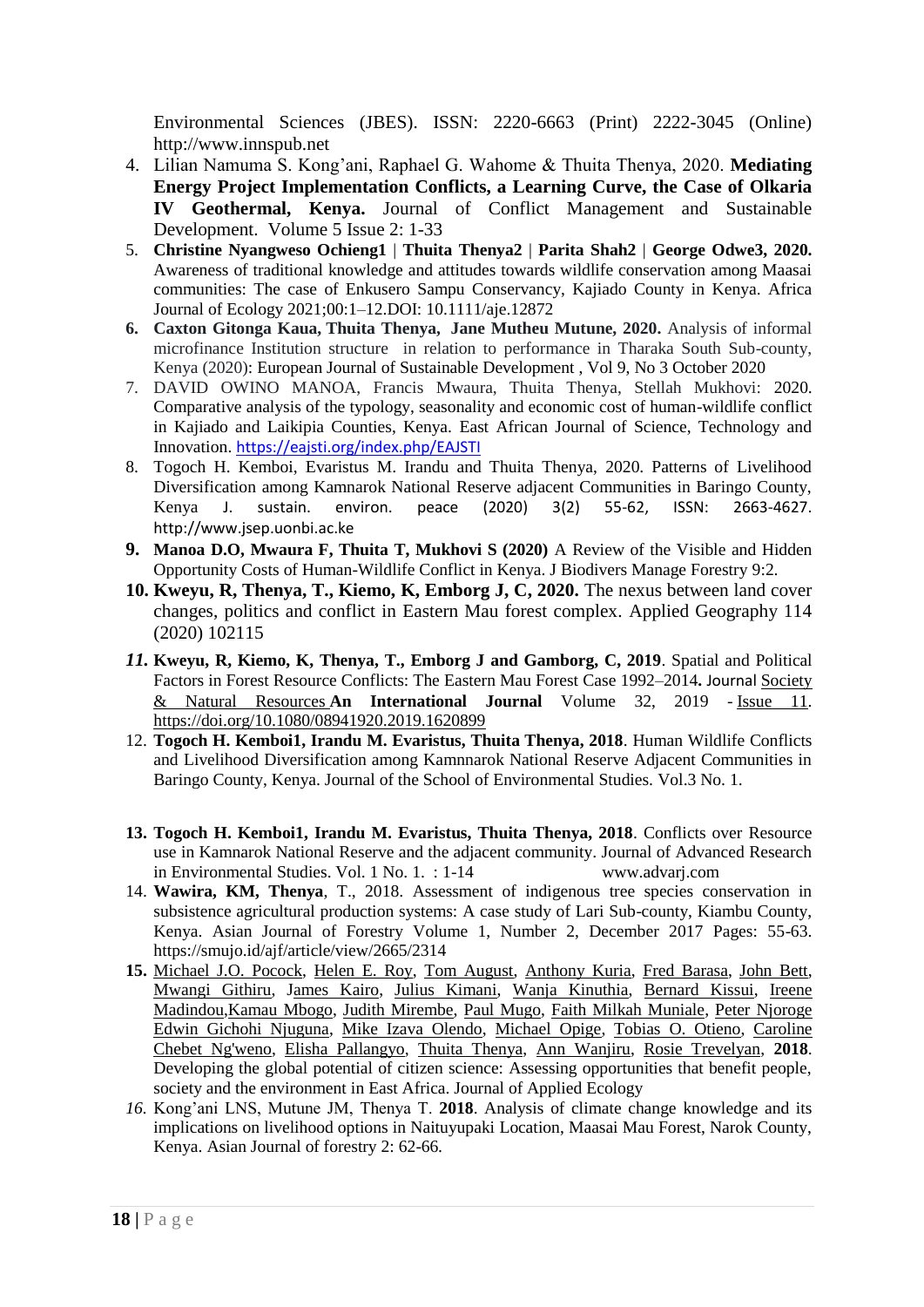- *17.* Wawira KM, Thenya T. **2018**. Assessment of indigenous tree species conservation in subsistence agricultural production systems: A case study of Lari Sub-county, Kiambu County, Kenya. Asian Journal of Forestry 1: 55-63*.*
- *18.* Togoch H. Kemboi1, Irandu M. Evaristus, Thuita Thenya, 2018. Human Wildlife Conflicts and Livelihood Diversification among Kamnnarok National Reserve Adjacent Communities in Baringo County, Kenya. Journal of the School of Environmental Studies. Vol.3 No. 1.
- 19. Togoch H. Kemboi1, Irandu M. Evaristus, Thuita Thenya, 2018. Conflicts over Resource use in Kamnarok National Reserve and the adjacent community. Journal of Advanced Research in Environmental Studies. Vol. 1 No. 1. : 1-14 www.advarj.com
- 20. [Samson Murangiri](http://www.sciepub.com/portal/search?q=Samson%20Murangiri%20Mukaria) Mukaria, [Kiemo Karatu, Raphael G Wahome,](http://www.sciepub.com/portal/search?q=Kiemo%20Karatu%20Raphael%20G%20Wahome) [Thuita Thenya and](http://www.sciepub.com/portal/search?q=Thuita%20Thenya)  and [Michael Gatari,](http://www.sciepub.com/portal/search?q=Michael%20Gatari) **2017.** [Traffic Police Knowledge Awareness, Attitude and Practice on](http://www.sciepub.com/JEPHH/abstract/8286)  [Motor Vehicle Pollution City of Nairobi-Kenya.](http://www.sciepub.com/JEPHH/abstract/8286) *Journal of Environment Pollution and Human Health*. **2017**, 5(3), 111-116. DOI:
- 21. [Samson Murangiri Mukaria,](http://www.sciepub.com/portal/search?q=Samson%20Murangiri%20Mukaria) [Thuita Thenya,](http://www.sciepub.com/portal/search?q=Thuita%20Thenya) [Raphael G Wahome,](http://www.sciepub.com/portal/search?q=Raphael%20G%20Wahome) [Kiemo Karatu](http://www.sciepub.com/portal/search?q=Kiemo%20Karatu) and [Michael](http://www.sciepub.com/portal/search?q=Michael%20Gatari)  [Gatari](http://www.sciepub.com/portal/search?q=Michael%20Gatari)**, 2017**. Analysis and perception of health impact of motor vehicle emissions on traffic police in Nairobi, Kenya. Journal of Environment Pollution and Human Health *Journal of Environment Pollution and Human Health*. **2017**, 5(3), 104-110.
- *22.* Samson [Murangiri](http://www.sciepub.com/portal/search?q=Samson%20%20Murangiri%20Mukaria) Mukaria, Raphael G [Wahome,](http://www.sciepub.com/portal/search?q=Raphael%20%20G%20Wahome) [Michael](http://www.sciepub.com/portal/search?q=Michael%20%20Gatari) Gatari, Thuita [Thenya,](http://www.sciepub.com/portal/search?q=Thuita%20%20Thenya) [Kiemo](http://www.sciepub.com/portal/search?q=Kiemo%20%20Karatu) [Karatu,](http://www.sciepub.com/portal/search?q=Kiemo%20%20Karatu) **2017**. [Particulate](http://pubs.sciepub.com/jap/5/2/4/index.html) Matter from Motor Vehicles in Nairobi Road Junctions Kenya. *Journal of [Atmospheric](http://www.sciepub.com/journal/JAP) Pollution*. **2017**, [Vol.](http://www.sciepub.com/JAP/content/5/2) 5 No. 2, 62-68
- *23.* Ngatia, JM, P. TT, W. NM. **2017**. Forest Plantation [Establishment:](https://profiles.uonbi.ac.ke/tthenya/publications/forest-plantation-establishment-question-subsistence-or-commercial-farming-gath) A Question of Subsistence or [Commercial](https://profiles.uonbi.ac.ke/tthenya/publications/forest-plantation-establishment-question-subsistence-or-commercial-farming-gath) Farming in Gathiuru and Hombe Forests. International Journal of Innovative Research & Development. 6 (11):2278–0211.
- *24.* Ngatia, John M, Thenya, Thuita, Ngecu, Mwaniki W. **2017***.* Participatory forest management: A case of equity in the forest plantation establishment and livelihood improvement Scheme in Gathiuru and Hombe forests in Central Kenya**.** International Journal of Scientific Research and Management Volume 05 Issue 11 November 2017 [www.ijsrm.in]
- *25.* Thenya, T, Ngatia John and WN Ngecu., **2017.** High community expectation against low societal transformation through community based income generating activities. Analysis of Participatory forest management in Kenya 2005-2013. *International Journal of Scientific research and management accepted in June 2017*
- *26.* Thenya, T and WN Ngecu., **2017**. Indigenous strategies and dynamics of resource utilization in tropical wetland. A case study of Yala swamp, Lake Victoria Basin, Kenya. International Journal of Arts and Commerce., Vol. 6 No. 2.:-21-39
- *27.* Thenya, T" and WN Ngecu, **2017** Dynamics of Resource Utilization in a Tropical Wetland (Yala Swamp, Lake Victoria Basin, W. Kenya): Spatial Statistical Analysis of Land use Change*.* International Journal of Science Arts and Commerce Vol. 2 No. 3,
- *28.* Agnes Mbugua-Gitonga, Francis Mwaura and Thuita Thenya., **2016**. Biotechnology and Food Security in Kenya - An Assessment of Public Concerns on Biosafety, Public Health and Religious Ethics. Journal of Advances in Biology & Biotechnology 9(3): 1-13, 2016.
- *29.* Jane M. Macharia, Thuita Thenya and George G. Ndiritu**, 2010***.* Management of highland wetlands in central Kenya: the importance of community education, awareness and eco-tourism in biodiversity conservation. B i o d i v e r s i t y 1 1 (  $1 \& 2$  ) 2 0 1 0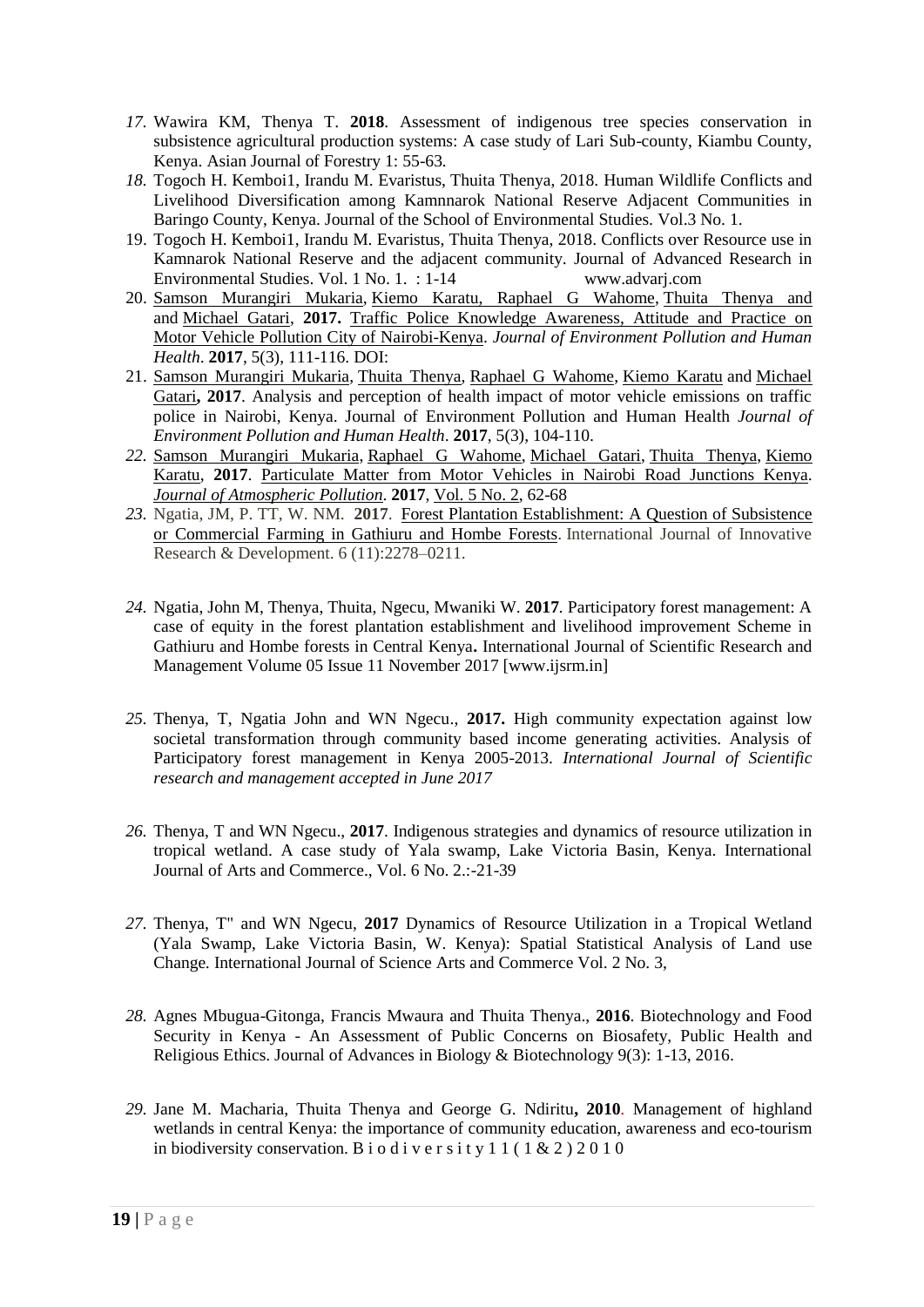- 30. Thenya, T **2001.** "Challenges of Conservation of Dryland Shallow Waters, Ewaso Narok Swamp, Laikipia District Wetlands, Kenya". *Hydrobiologia 458: 121-130*.
- 31. Thenya, T **1999,** "The Challenges of Conservation of dryland Wetlands, Laikipia Districts, Kenya. UNESCO Technical Bulletin. Proceedings of International Conference on Wetlands, Naivasha, Kenya.
- 32. Thenya, T**., 1997:** Characteristics and Conservation of Kenya's Wetlands. In Society of Wetlands Bulletin Vol. 14. No. 4 1997.

### **J: Journal paper reviewed**

- **1. May 2019: Biodiversity of Anurans from Three Cocoa farms in Ondo State.** International Journal of Biodiversity and Conservation. JBC-16.05.19-1309
- **2. February 2017**. A Checklist of Aquatic Flora in Vagaikulam Pond of Alwarkurichi Region, Tirunelveli District, Tamil Nadu. *International Journal of Biodiversity and Conservation.*
- **3. January 2018.** Effects of Changes in Use of Indigenous Knowledge Systems on Land Cover in Teso Busia County, Kenya. *African Journal Of Environmental Science and Technology-*
- **4. June 2017.** The potentials of production of biogas from constructed wetland macrophytes'' *Journal of Engineering and Technology Research*
- **5. June 2017 Anaerobic decomposition of submerged macrophytes in semiarid aquatic systems under different trophic states.**" *African Journal of Biotechnology*
- **6. May 2017:-** A Cost Benefit Analysis Of Protecting Lake George Wetland Resources In Queen Elizabeth National Park, South Western Uganda". *Academic journals*.
- **7. April 2017.** The Effect Of The Location Of Cement Factory On Land Use Land Cover In Obajanalokoja Local Government Area Kogi Nigeria, *African Journal Of Environmental Science And Technology-*
- **8. February 2017A** Checklist of Aquatic Flora In Vagaikulam Pond Of Alwarkurichi Region, Tirunelveli District, Tamil Nadu. *International Journal of Biodiversity and Conservation.*

# **K: Books**

- **1.** Andrew Muma and Thuita Thenya CHAPTER 20 Governance of Forest Resources Pages 436-463. In Environmental Governance in Kenya: Implementing the Constitutional Framework**. Editors: - Patricia Kameri-Mbote and Robert Kibugi.** The International Development Law Organization – Kenya Country Office-*final review stage*
- **1. Wahome, R, Thenya T, Vindelov V, Emborg J. 2018**. Forest Resources [Utilization,](https://profiles.uonbi.ac.ke/tthenya/publications/forest-resources-utilization-livelihoods-and-conflicts-synthesis-research-under) [Livelihoods](https://profiles.uonbi.ac.ke/tthenya/publications/forest-resources-utilization-livelihoods-and-conflicts-synthesis-research-under) and Conflicts: Synthesis of research under the "Stabilizing Kenya Through Solving Forest Related Conflicts project" (STAKE) [2012-2016](https://profiles.uonbi.ac.ke/tthenya/publications/forest-resources-utilization-livelihoods-and-conflicts-synthesis-research-under). , Saarbrücken, Germany: Lambert Academic publishers
- **2. 2016** Bevlyne Sithole, Torben Birch-Thomsen, Ole Mertz, Trevor Hill, Thilde Bech Bruun And Thuita Thenya Part 1: Collaborative education across continents: lessons from a partnership on sustainable resource management education in Higher Education and Capacity Building in Africa. In Higher Education and Capacity Building in Africa; The geography and power of knowledge under changing conditions. Editors:- [Hanne Kirstine](https://www.routledge.com/products/search?author=Hanne%20Kirstine%20Adriansen)  [Adriansen](https://www.routledge.com/products/search?author=Hanne%20Kirstine%20Adriansen), [Lene Møller Madsen](https://www.routledge.com/products/search?author=Lene%20M%C3%B8ller%20Madsen), [Stig Jensen](https://www.routledge.com/products/search?author=Stig%20Jensen). [Routledge studies in African development.](https://searchworks.stanford.edu/catalog?q=%22Routledge+studies+in+African+development.%22&search_field=search_series)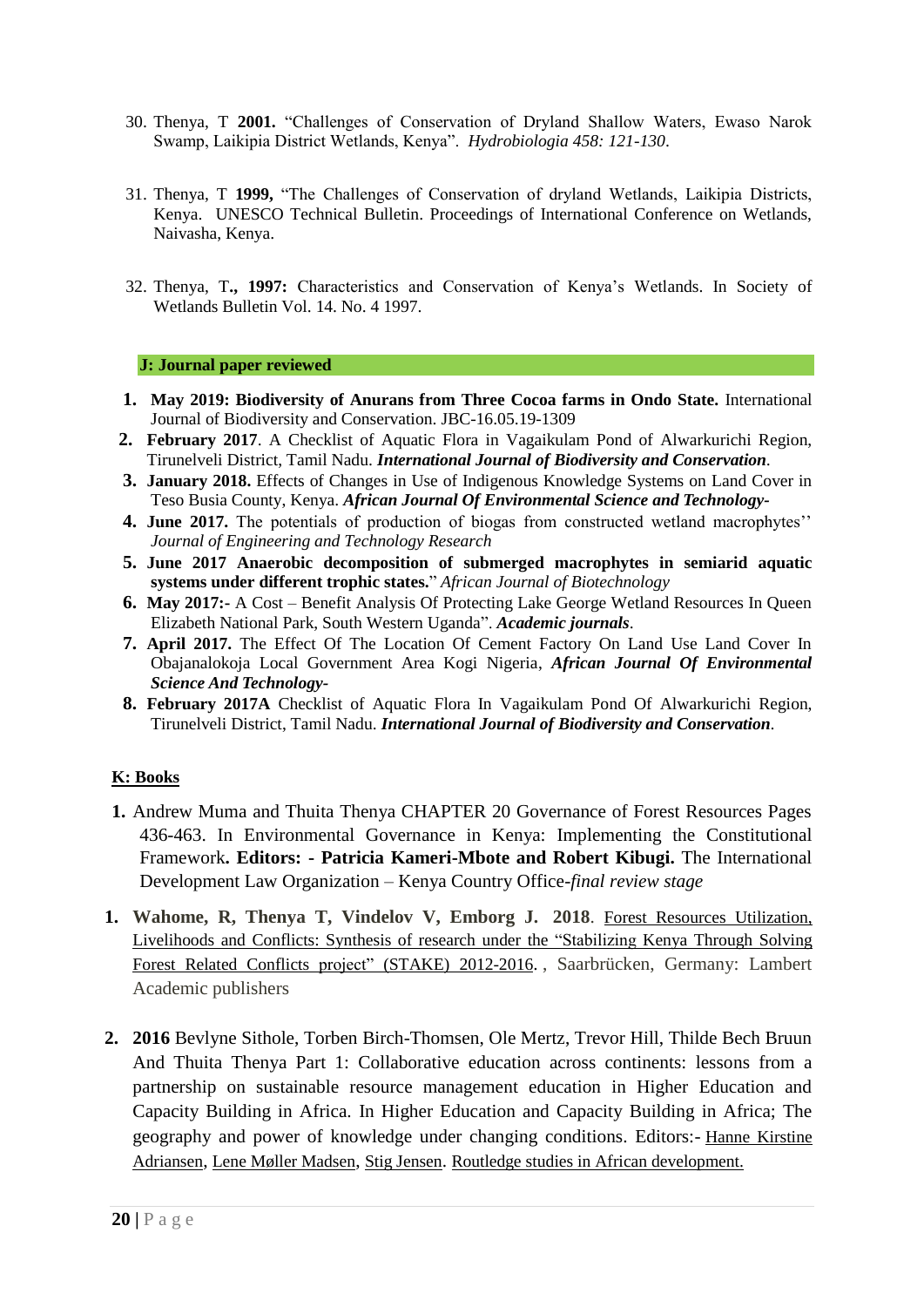- **3. T. Thenya July 2015**. **(***Contributing author***)** Manual on Forming and Registering Community Forest Association (CFAs). Kenya Forest Service and Kenya and Kenya Forests Working Group.
- **4. T. Thenya July 2015**. **(***Contributing author***)** Manual on Formulation of Participatory Forest Management Plan. Kenya Forest Service and Kenya and Kenya Forests Working Group.
- **5. Government of Kenya 2013:**Making of Kenya Wetland Atlas: Mapping and Assessing Wetlands Utilisation and Status in Kenya , unde the Ministry of Environment, water and natural resources, Kenya
- **6. Ngumbi, E, Mwaura, F & Thenya, T 2012.** Local Communities and Wildlife Interactions. Sharing land with wildlife, a case of Kitengela Wildlife Dispersal Area of Nairobi National Park in Kenya. LAP Lambert Academic Publishing ISBN 978-3-659-25538-0, paperback, 84 Pages
- **7. T. Thenya July 2009**. **(***Contributing author***)** Manual on Forming and Registering Community Forest Association (CFAs). Kenya Forest Service and Kenya and Kenya Forests Working Group.
- **8. T. Thenya July 2009**. **(***Contributing author***)** Manual on Formulation of Participatory Forest Management Plan. Kenya Forest Service and Kenya and Kenya Forests Working Group.
- **9. Thenya T, Wandago, B.O.B. Nahama, E.T, Gachanja, M. 2008.**Participatory Forest Management Experiences in Kenya (1996-2007). Kenya Forests Working Group**.**
- **10. Thenya, T., April 2006.** Analysis of Macrophyte Biomass Productivity, Utilization and its Impact on Various Eco-Types of Yala Swamp, Lake Victoria Basin, Kenya. *Ecology Development Series. Cuvillier Verlag Gottingen, Germany.*
- **11. T. Thenya and Rego, A. B. October 2006**. SGP 403. Biogeography II. Department of Geography & Environmental Studies. *University of Nairobi Publication. In Press.*
- **12. Rego. A. B. and T. Thenya**, October 2006. SGP 303 Biogeography I. Department of Geography & Environmental studies. *University of Nairobi Publication. University of Nairobi Publication.*
- **13. Nyangaga, J. M., Thenya, T., and Odingo, A. June 2006.** Quantitative techniques for fieldwork 1. Department of Geography & Environmental Studies. *University of Nairobi Publication.*
- **14. Thenya, T. August 2002.** Birding in Ewaso Narok Swamp Rumuruti, a dryland swamp. Kenya Birds, Volume 9: 1& 2, 2001.**2000:** Co Author. Guidebook to Masai Mara National Reserve. Friends of Conservation.

#### **L: Unpublished Reports**

**15.** D39 MATHUVA, J.M., THENYA THUITA, 1997: Ecological and Socio-economic dynamics of the Ewaso Narok swamp, Laikipia District: Preliminary findings.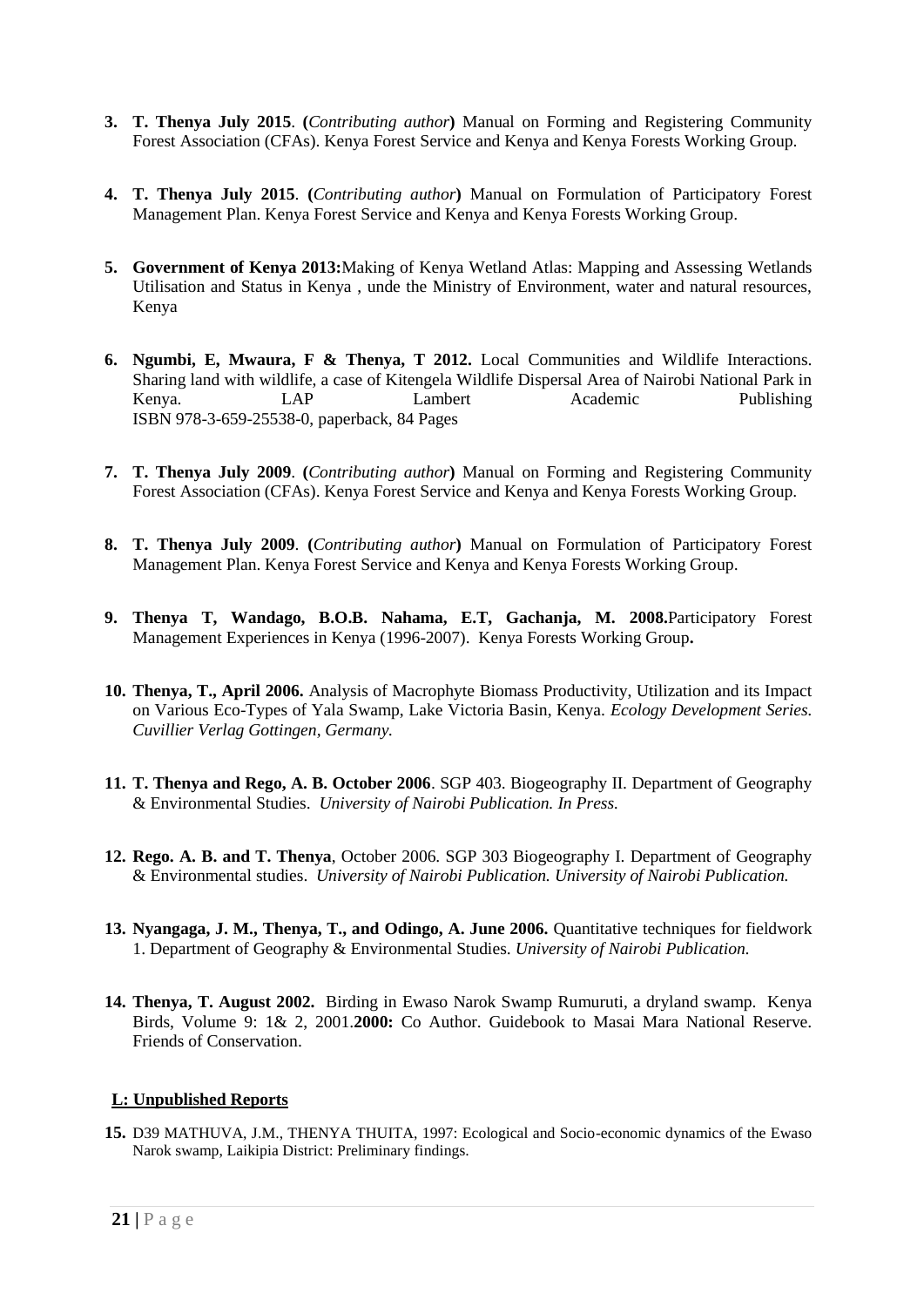# **K: Conference proceedings**

- **1. February 27-28th 2018**. Stakeholder's workshop for the development of the National Forest Programme (NFP) Action plan. Held at Silver Springs Hotel, Nairobi.
- **2. July 2016**: Stabilising Kenya through solving forest related activities (STAKE) 2012-2016. A collaboration between University of Nairobi, Wangari Maathai Institute and University of Copenhagen, Radisson blu, Nairobi, Kenya.
- **3. February, 2016.** Conference on the Forest conservation and Management bill, 2014. Strathmore Governance Centre (SGC) in collaboration with the Ministry of Environment, Water and Natural Resources (MEWNR) and the World wide Fund for Nature (WWF-Kenya)
- **4. December 2008:**14-16th Dec 2008. CETRAD and University of Nairobi conference **Paper presented**: T. Thenya & J. Macharia Peri-urban Wetlands: Livelihood Support and Biodiversity Conservation in Ondiri and Manguo-Limuru Swamps, Kiambu. A Comparative Analysis
- 5. November 2008: Facilitation of CDTF/CEF Grantee workshop for best practice (Nakuru 5-6<sup>th</sup> Nov and Nanyuki 19-20<sup>th</sup> Nov. Facilitation and compilation of workshop reports
- 6. **Thenya, T., Wandago, B & Nahama, E, 2007.** Participatory Forest Management experiences in Kenya. Paper presented during the 1<sup>st</sup> National Participatory Forest Management (PFM) Conference, KEFRI Muguga, Kenya
- 7. **Thenya, T., Wandago, B & Nahama, E, 2007.** First Map of PFM sites in Kenya. Poster presented during the 1st National Participatory Forest Management (PFM) Conference, KEFRI Muguga, Kenya
- 8. **Macharia, J and Thenya, T., January 2007.** Conservation and Management Assessment of Ondiri Swamp, a Shared Natural Resource. Report Prepared for Royal Netherlands Embassy.
- 9. **Macharia J and Thenya, T., January 2007**. Proceedings of Ondiri Swamp stakeholders' workshop held on  $18<sup>th</sup>$  Oct 2006 at Wida highway hotel.
- 10. **December 2006:** Launching of Horn of Africa –Regional Environment Centre & Network (HOA-REC/N) at Addis Abba. 3 year project involving Ethiopia, Sudan, Eritrea, British Somaliland and Kenya. Represented the department in the meeting. *Co-Rapportuering*
- 11. **Thenya, T. Verburg, P., Wassmann, R., Verchot, L. Mungai, D., 2006.** Degradation of the riparian wetlands in the Lake Victoria basin - Yala swamp case study. *Proceeding of the 11th International Lake Conference, Nairobi, Kenya.*
- 12. **Thenya, T and Msafiri, F; November 2001.** 'Involvement of Local Communities in Conservation and Management of Mount Kenya National Reserve and the World Heritage Site-Community Views'. *United Nations Development Programme (UNDP)/ Community Management of Protected Areas Conservation (COMPAC)/ Kenya Forests Working Group (KFWG).*
- 13. **Thenya, T and Msafiri, F; August 2001.** Socio-Economic of Mount Kenya Forest Ecosystem on, 'Involvement of Local Communities in Conservation and Management of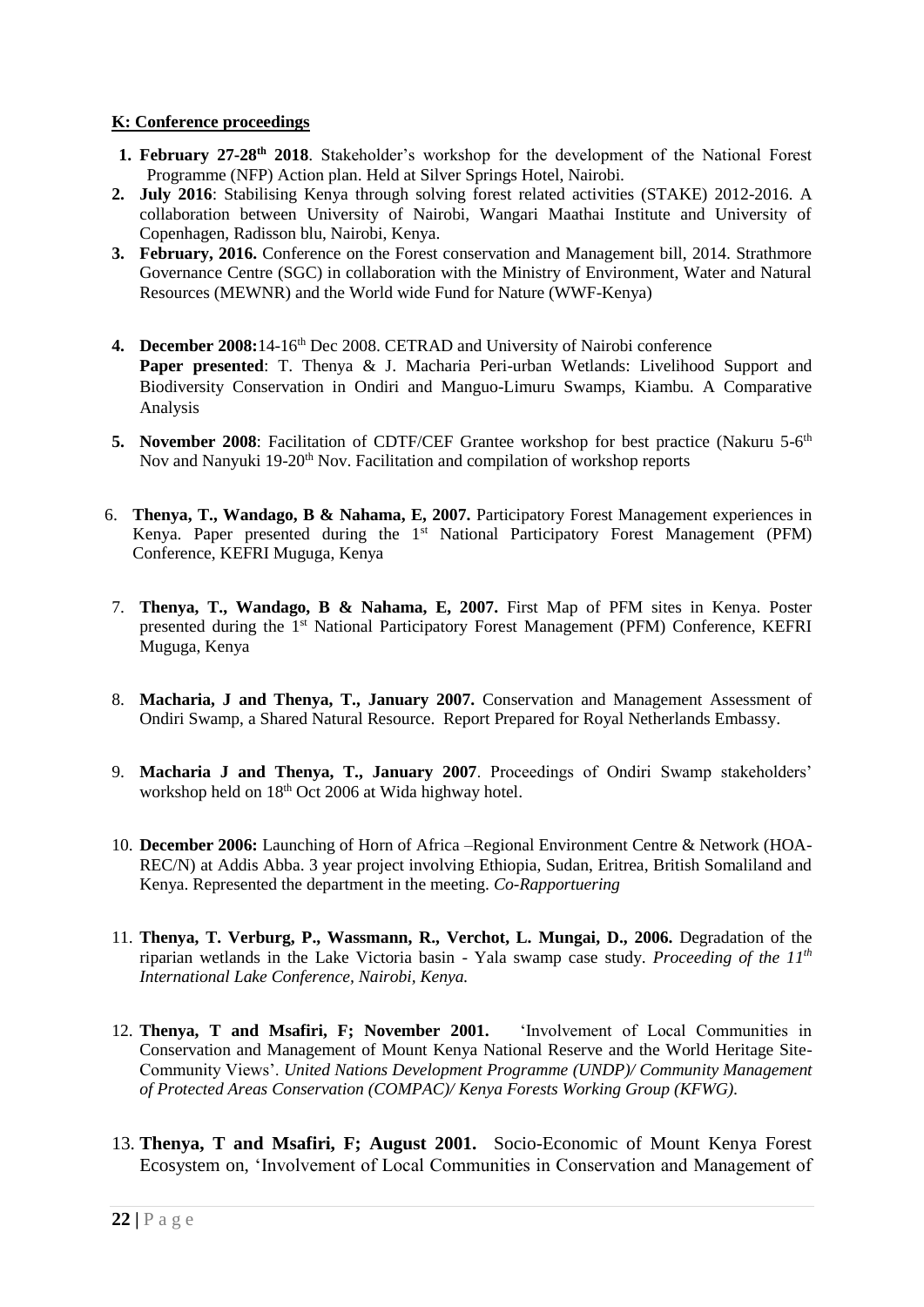Mount Kenya National Reserve and the World Heritage Site'. *Kenya Forests Working Group (KFWG), United Nations Development Programme (UNDP)/ Community Management of Protected Areas Conservation (COMPACT).* 

- 14. **Thenya, T., 1998.** Some Ecological Aspects Bio-Economic Value of Tropical Papyrus Wetland, Ewaso Narok swamp, Laikipia Kenya. Unpublished M.Sc Thesis, Department of Geography, University of Nairobi. *Unpublished thesis.*
- 15. **Osborn, R and Thenya, T., May 1998**, Global Environmental Facility/Small Grants Programme, 3rd Stakeholders Workshops proceeding. Report prepared for GEF/SGP Programme through Eastern Africa Environmental Network, Nairobi.
- 16. **Thenya, T., 1998,** "Some Ecological Aspects, Bio-economic value and Human Impact of a Tropical Papyrus Wetland, Ewaso Narok Swamp, Laikipia District Kenya." M.Sc thesis.
- 17. **Thenya, T., 1994** "Pollution in Parts of Ruiru River, Thika, Kenya. "B.Sc thesis."

# **M: Training and Teaching Modules**

- **1. T. Thenya and L Njehu July 2014**. Training Material on Sustainable Energy and Natural Resources Management.Wangari Maathai Institute under wPOWER project of US state department
- **2. Oct 2012-May 2013**. Develepment of Training Module inNRM for Dissemination of Effectiveness of the Different Approaches To Natural Resources Management in Pastoral and Agro Pastoral Settings In Kenya **Client:** IIRR/ Food and Agricultural Organisation **Status***completed* **Responsibility: Training** module development, training, policy brief and report preparation.
- **3. T. Thenya and Rego, A. B. October 2006**. SGP 403. Biogeography II. Department of Geography & Environmental Studies. *Manuscript under review*
- **4. Rego. A. B. and T. Thenya**, October 2006. SGP 303 Biogeography I. Department of Geography & Environmental studies. Lecture modules. *University of Nairobi Publication. In Press.*
- **5. November 2006:** Trainer of Trainers (TOT) Ewaso Ngiro North Natural Resources Conservation project – Management of Communal Fuelwood plantation and Agroforestry at Isiolo.
- **6. Nyangaga, J. M., Thenya, T., and Odingo, A. June 2006.** Quantitative techniques for fieldwork 1. Department of Geography & Environmental Studies. Lecture modules. *University of Nairobi Publication.*

#### **N: -Policy Documents**

**1. Dec 2013- March 2014** Sustainable development report for United Nation University through Wangari Maathai Institute.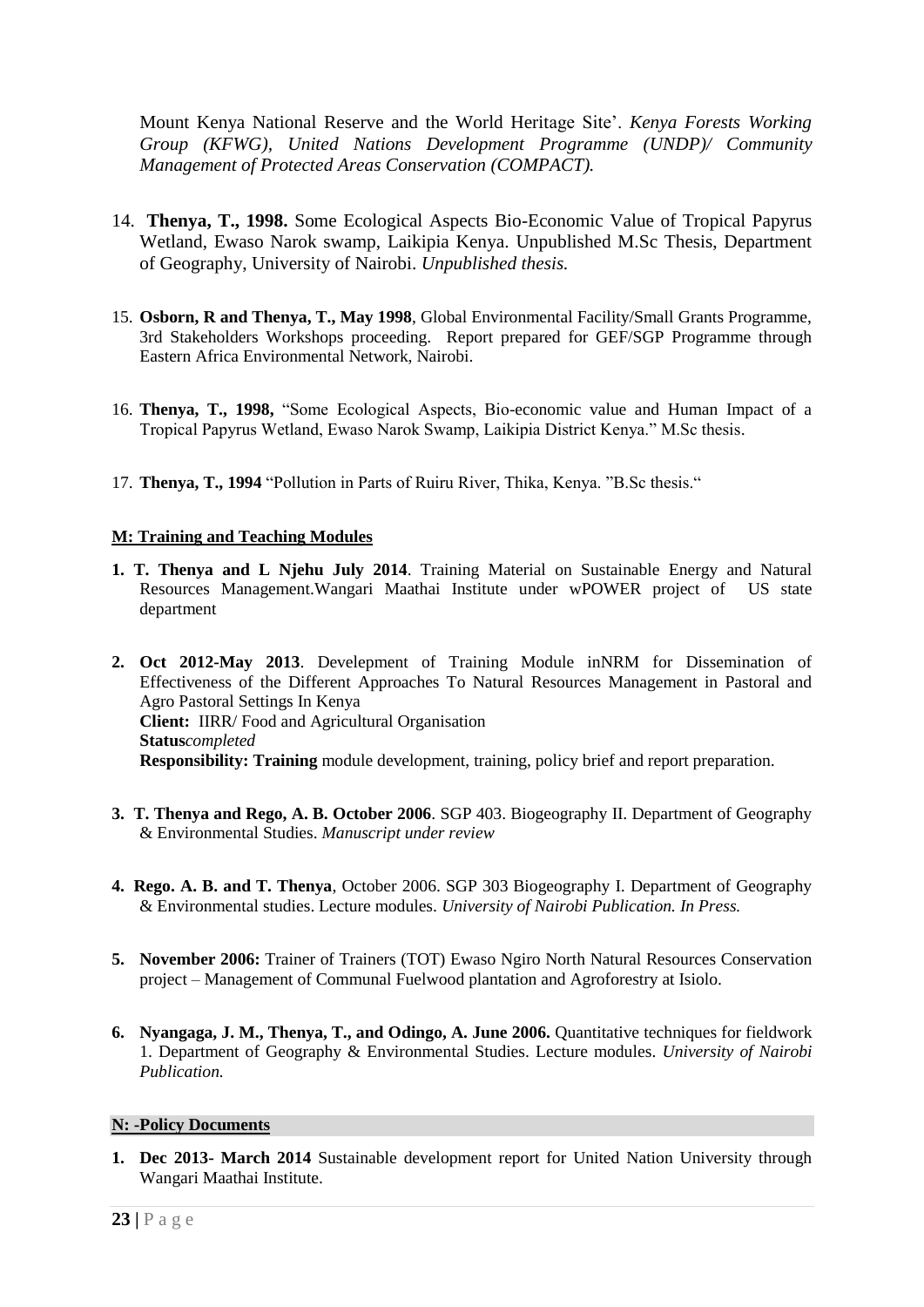**Status***completed* **Responsibility:**data collection and compilation. Team leader Prof David Mungai

- **2. Oct 2012-Feb 2013**. Analysis of National and County Level Governance Structure and Safeguards for Sustainable Forest Conservation under developed governance **Client:** Nature Kenya through KFWG **Status***completed* **Responsibility**stakeholders consultationand report preparation.
- **3. Thenya, T., 2013** July FAO Kenya Policy Brief. Addressing Natural Resources Management in Arid and Semi-arid Lands Opportunities and challenges in Pastoral and Agro Pastoral Systems in Kenya on the opportunities and challenges facing natural resources management in arid and semiarid lands. It also highlights the support and gaps in NRM policy and institutional framework affecting both pastoralism and agro-pastoralist**.**
- **4. Thenya, T., 2013 –**FAO Policy Brief: Appropriate Methods of Ensuring Adoption of Best Practices on Improved Drought Tolerant Crop Production in Marginal Agricultural Areas of Kenya. This brief focuses on appropriate methods that have been adopted in production of drought tolerant crop production in ASALs areas. The study was funded by FAO through IIRR
- **5. Thenya, T., 2013** FAO Policy Brief: Targeting Beneficiaries. This brief focuses on the methods used by agencies delivering this emergency assistance to the target and reaching the poorest of the poor among them. The study was funded by FAO through IIRR
- **6. Thenya, T.,** *2013.* FAO Policy Brief. Most Appropriate Methods for Post-Harvest Handling and Storage. This brief focuses on various post-harvest handling and storage practices among farmers within the Arid and Semi Arid Lands (ASALs) .The study was funded by FAO through IIRR
- **7. Thenya, T., 2013.**FAOPolicy Brief. Capacity Needs and Gaps of Key Institutions involved in Food Security Interventions in Community in the ASALs Environment in Kenya. This brief focuses on government's institutional strength, existing gaps and their position to handle food security interventions. The study was funded by FAO through IIRR
- **8. T. Thenya July 2009**.High expectations, tough realities. Analysis of Implementation of Forest Act 2005. Kenya Forests Working Group. *(Policy analysis)*
- **9. T. Thenya July 2009**.Analysis of Environmental Regulations and their Implication on Local Communities Environmental Activities. Report prepared for Kijabe Environment Volunteers (KENVO). *(Policy analysis)*

# **O: Environmenta and Social Impact Assessment /Audit**

- **1. March 2020-ongoing** Initial Environmental audit for Baringo-Silali (Baringo-Korosi-, Paka- and Silali) geothermal project for Geothermal Development Company Limited (GDC) geothermal projects in the northern Kenyan Rift, close to Lake Baringo, in Turkana- and Baringo Counties. Under GeoDev Consulting company
- **2. April-2015- Jan 2017**: Environmental Impact Assessment for B21 Road-Nakuru-Nyahururu-Nyeri. Under ICT and Runji and Partners
- **2.** *Year***: Apr. 2014 – Jan. 2016**: *Name of assignment or project:* Consulting Services for Digital Topographical Mapping and the Preparation of Integrated Strategic Urban Development Plans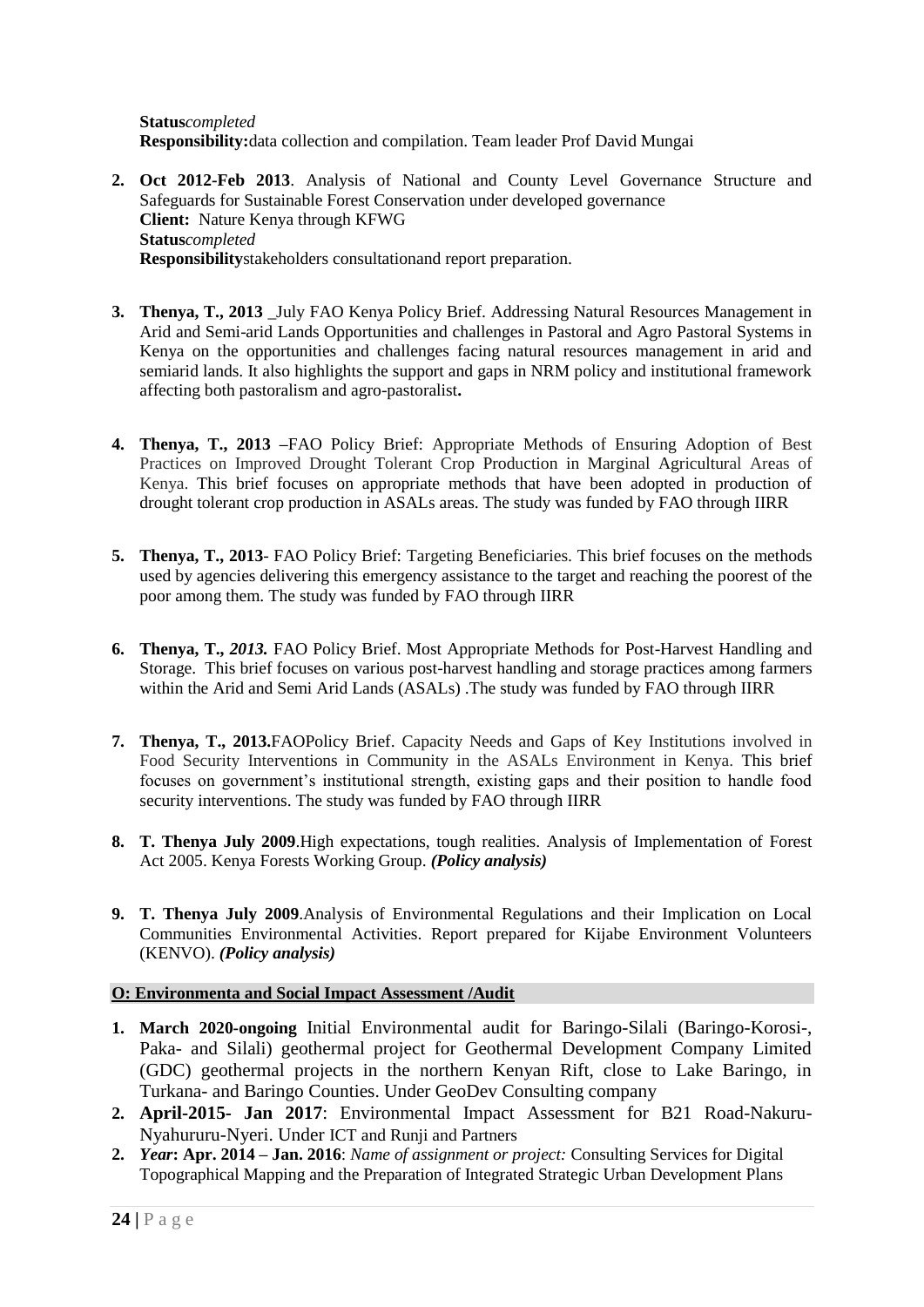(ISUDP) for Cluster III Towns: Machakos, Thika & Embu (**IDA** funded). Ministry of Lands, Housing and Urban Development, Nairobi, Kenya

- **3. April-2014**: Environmental Impact Assessment for Recreation Facility Development in Naro Moru, Nyeri Bare foot holdings
- **4. Dec 2013** Initial Environmental Audit (EA) Report Conducted for Naisoya and NKaretaCarbon project Tree Planting Sites, Narok County, Green Belt Movement
- **5. Jan 2013**: Environmental Audit for Brewery unit, Kinangop, Ndunyu Njeru, Nyandarau, under Gish brewery Holding Limited
- **6. August 2011**:Environmental Audit for Brewery unit, Kinangop, Ndunyu Njeru, Nyandarau under Gish brewery Holding Limited.
- **7. April 2010**:Environmental Audit for Brewery unit, Kerugoya, Kerugoya town, Kutus under Kerugoya Wambo Wines and Spirits Limited
- **8. January 2010**:Environmental Impact Assessment for Farming Project in Wachu Ranch, Tana River District, Coast Province, AWEMAC.
- **9. May-June 2009**:Environmental Impact Assessment for Commercial Housing Establishment in Othaya town, Nyeri. **Status Approved** Certificate issued, Bare foot holdings
- **10. March 2008:**Environmental Impact Assessment for Commercial Housing Establishment in Race Course Road. **Status Approved**Certificate issued, Concise Architects
- **11. December 2007:**Environmental Impact Assessment for Housing Establishment in South C Nairobi. **Status: Approved and Certificate Issued in March 2008,** Concise Architects
- **12. August-september 2007-**. Environmental Impact Assessment Feasibility Studies Leading to Establishment of an Integrated Sugar Project at Tana Delta, Tana River District. **Status: Approved and Certificate Issued,** - M.A consulting group
- **13. February, 2006:** Environmental Impact Assessment (EIA) Riverine and Ecotone vegetation inventory in Thika for Horticultural Farm.
- **14. 1996 Nov.- 1997 Feb: (Consultancy-EIA):** Pre-drainage Environmental Impact Assessment for Laikipia wetlands, Laikipia District, Laikipia Research Programme, Nanyuki, Kenya.
- **22. 1996 Nov.- 1997 Feb: (Consultancy):** Pre-drainage Environmental Impact Study (PDEIS) for Laikipia wetlands, Laikipia District, Laikipia Research Programme, Nanyuki, Kenya.

# **P: Climate change**

- **1. August 2015 –July 2016:** Formulation of Nationally Appropriate Mitigation Action (NAMA) for Charcoal, UNDP contracted through EcoAct of France
- **2. July-2015 – ongoing:** Women Clean Energy entrepreneurship Baseline Survey. GreenBelt Movement/Wangari Maathai Institute

# **Q: Strategic Plans**

- **1. April 2015 –September 2015:**.Preparation of Water Tower Ecosystem Strategic Management Plan for Chyulu hills, Kenya Water Towers Agency
- **2. April 2015 –September 2015:**.Preparation of Total Economic Valuation of Chyulu hills Kenya Water Towers Agency
- **10. 1998, June to October:** Implementation of the "Lake Naivasha Management Plan, Setting-up a Water Quality Monitoring Programme". Lake Naivasha Riparian Association/Lake Naivasha Growers Association.
- **11. 1993-1997:** Annual waterfowl Count Participant. Organized by Department of Ornithology c/o National Museums of Kenya, as part of global annual waterfowl count.

# **R: Society work**